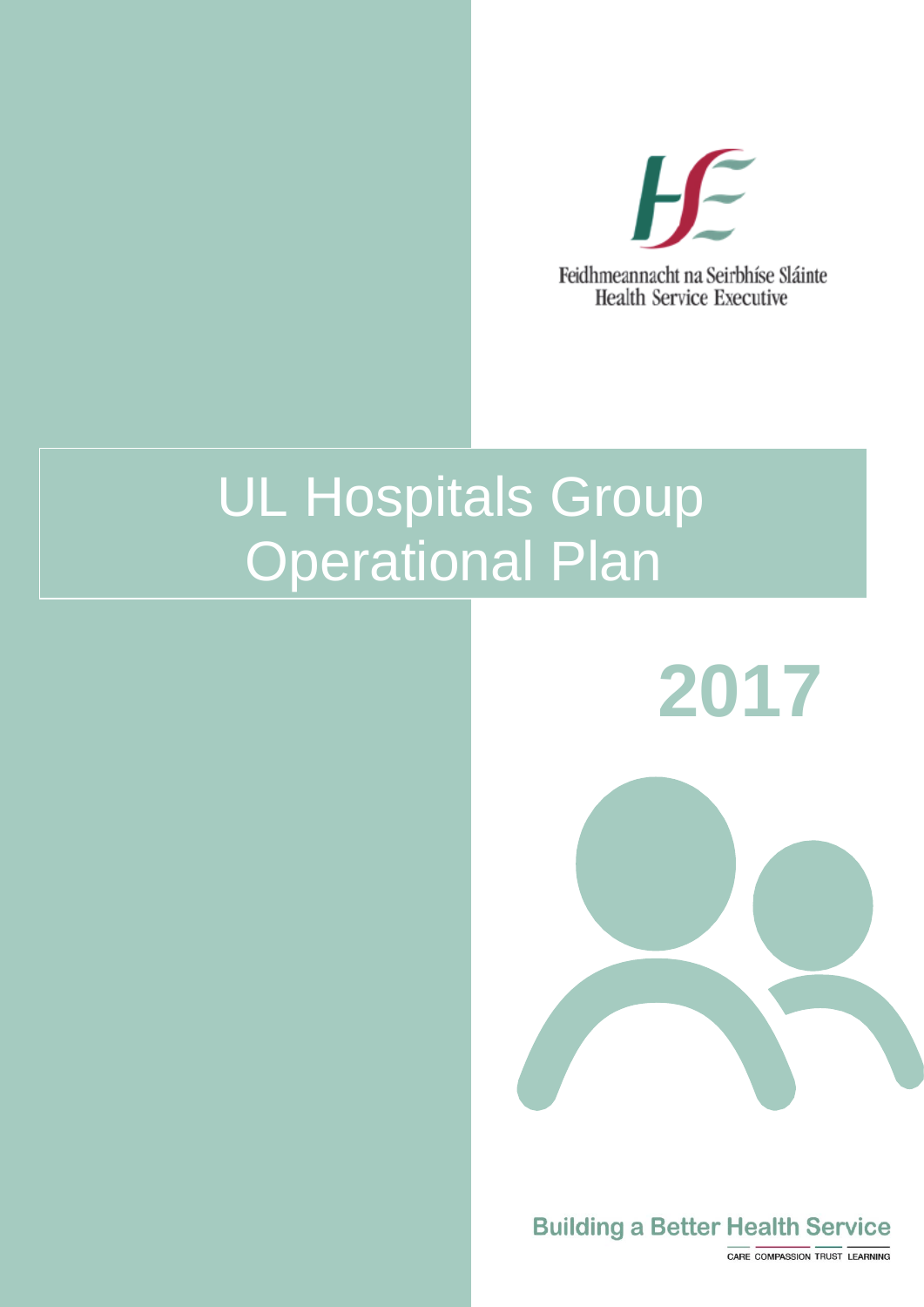## **Table of Contents**

### Contents

<span id="page-1-0"></span>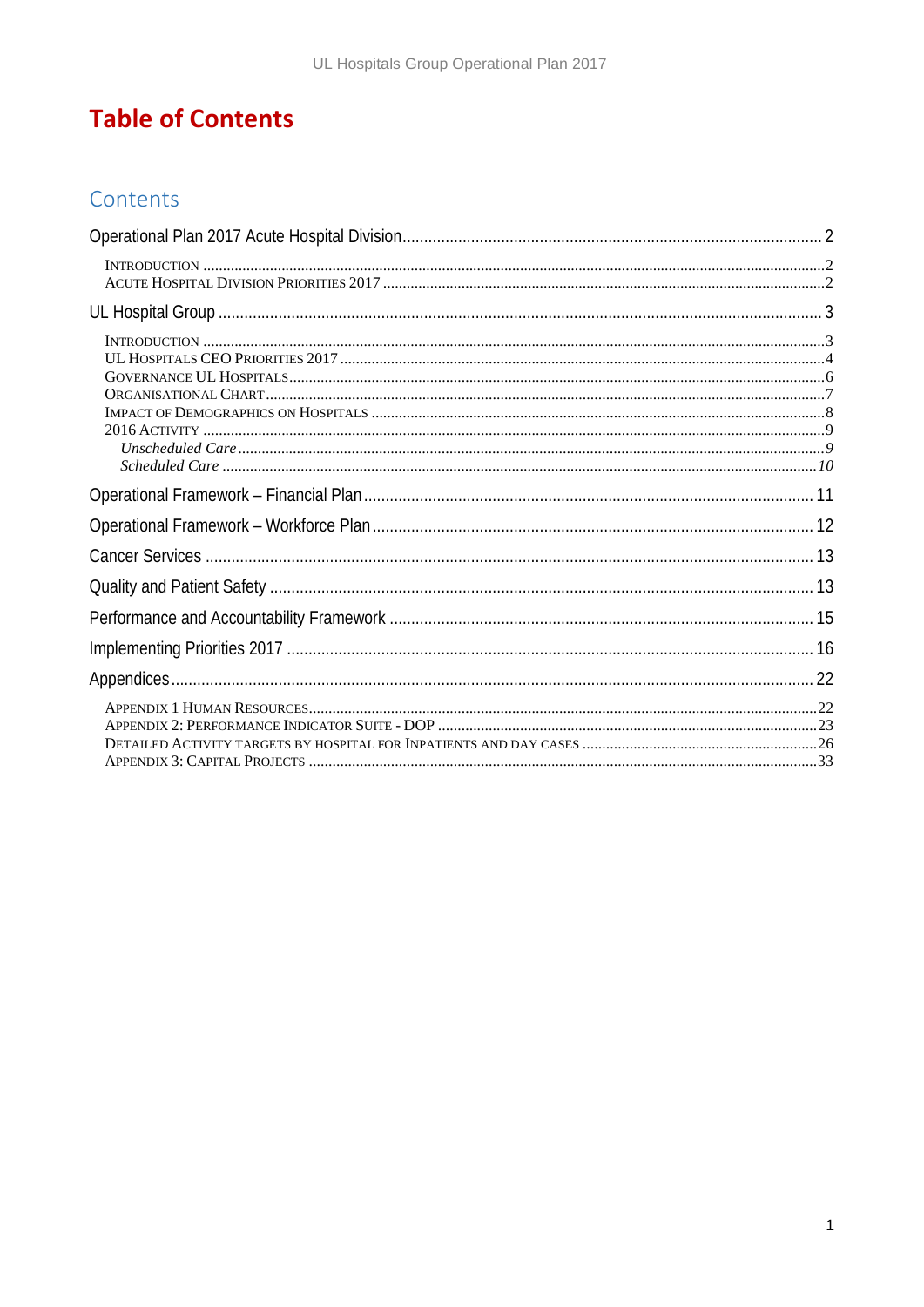## Operational Plan 2017 Acute Hospital Division

### <span id="page-2-0"></span>**Introduction**

The demand for acute hospital services continues to increase in line with a growing and ageing population. The Hospital Groups continue to implement the Securing the Future of Smaller Hospitals: A Framework for Development. This will ensure that all hospitals irrespective of size work together in an integrated way to meet the needs of patients and staff, with an increased focus on small hospitals managing routine or planned care locally and more complex care managed in the larger hospitals.

|                           | 2017 Available<br><b>Budget</b><br>€m | 2016 Budget<br>€m |
|---------------------------|---------------------------------------|-------------------|
| <b>UL Hospitals Group</b> | €277.730m                             | €279.540m         |

Acute hospital services will continue to respond to demographic and demand driven cost pressures in 2017. An estimated increase of 1.7% in costs associated with increasing population and age profile is predicted for acute hospitals in 2017 compared with 2016. In addition, an increase in ED presentations of 5% is evident at the end of 2016, compared to the same period in 2015. The division will monitor this activity closely and manage the potential impact on elective services.

Acute hospital services aims to provide safe, quality, effective patient centred care to all service users.

### <span id="page-2-1"></span>Acute Hospital Division Priorities 2017

- Embed robust structures within Hospital Groups to provide direct support to the smaller hospitals in the group in line with the development of the Hospital Group strategic plan
- Enhance and build capacity of quality and patient safety across hospitals
- <span id="page-2-2"></span>• Continue to develop a system to report hospital safety statements in conjunction with Hospital Group CEOs and Clinical Directors.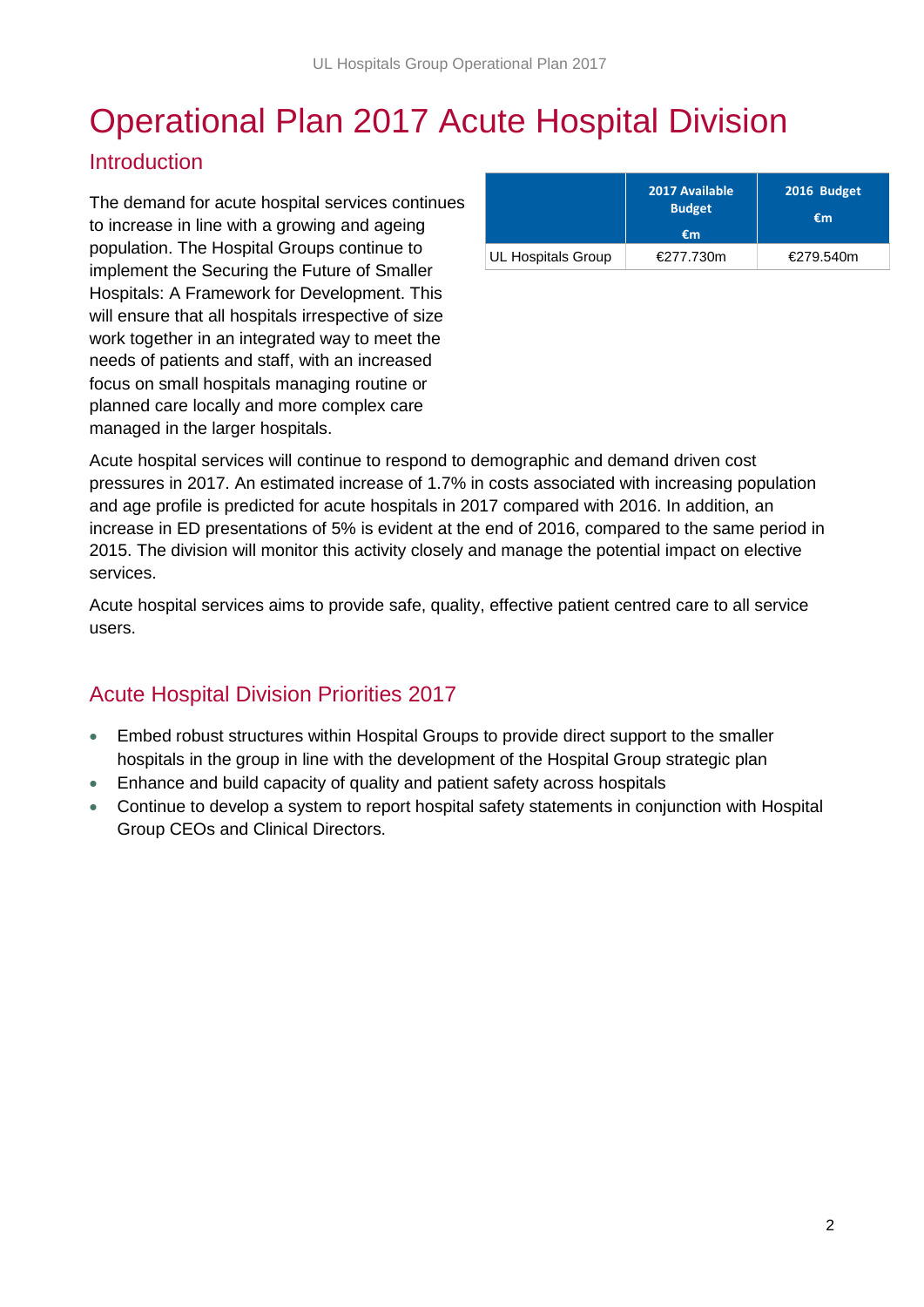## UL Hospital Group

### <span id="page-3-0"></span>**Introduction**

University of Limerick (UL) Hospital Group is comprised of a group of six hospitals functioning collectively as a single hospital system in the Mid-West of Ireland. The six sites include:



University Hospital Limerick (UHL)



University Maternity Hospital (UMHL)



Croom Hospital (CH)



St. Johns Hospital Limerick (SJHL)



Nenagh Hospital (NH)



Ennis Hospital (EH)

University Hospital Limerick is the Model 4 hospital for the region providing major surgery, cancer treatment and care, emergency department services, as well as a range of other medical, diagnostic and therapy services. It is where all critical care services are located in addition to a 24/7/365 Emergency Department and it is a designated cancer centre. UHL is one of the busiest Emergency Departments in Ireland with over 64,000 (new and return) patients annually.

Emergency and complex surgeries are only undertaken at UHL. The hospital is the hub for Ennis hospital, Nenagh hospital and St. John's hospital which manage the majority of their local population through their medical assessment units and inpatient beds.

Patients who require access to critical and complex care are seen at University Hospital Limerick and either stabilised and transferred to a local Model 2 hospital, namely Ennis or Nenagh or admitted to UHL if required. Croom Hospital is part of the UL Hospitals group. It is the dedicated orthopaedic hospital for adults and children in the Mid-West region. Croom hospital also accepts the transfer of Orthopaedic patients from UL hospital for post-acute. In addition to Orthopaedic services, Rheumatology and Pain Management services are also provided.

University Maternity Hospital, Limerick is the second largest maternity hospital outside Dublin with approximately 4,500 births (2016) and the sole provider of obstetrical, midwifery and neonatal intensive care to the Mid-West region. It serves Limerick, Clare and Tipperary N.R. The maternity hospital also accommodates patients from outside the Mid-west region. These include women from North Cork, Tipperary, North Kerry and areas of Offaly. They also provide tertiary referral for smaller Neonatal Units from outside the region.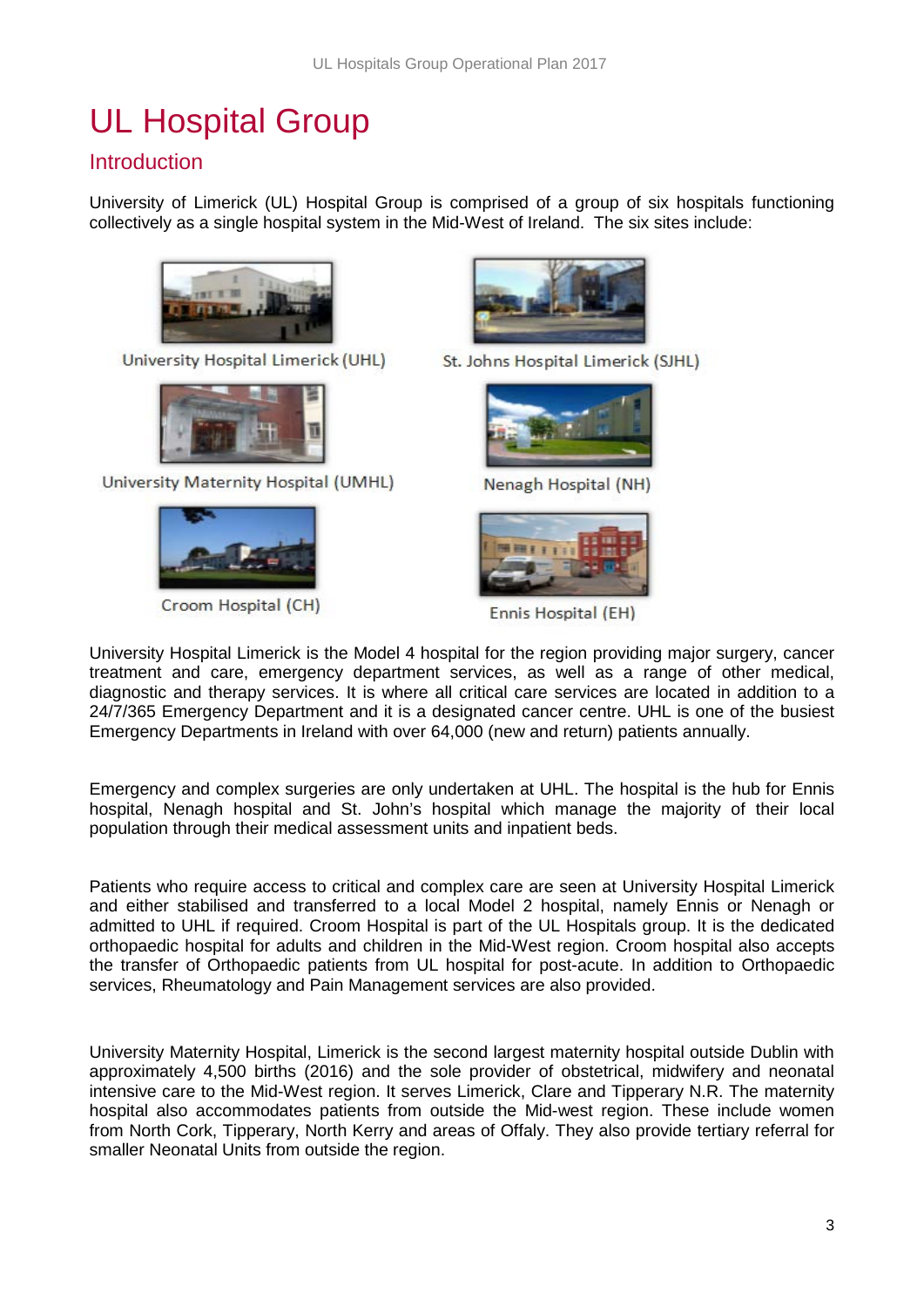## <span id="page-4-0"></span>UL Hospitals CEO Priorities 2017

| No. | <b>Priority Actions</b>                                                                                                                                                                                              | <b>Persons</b><br><b>Responsible</b>                             | <b>Target / Date</b> |
|-----|----------------------------------------------------------------------------------------------------------------------------------------------------------------------------------------------------------------------|------------------------------------------------------------------|----------------------|
| 1.  | Engage & Develop UL Hospitals next 3 year<br>Strategy 2017 - 2020.                                                                                                                                                   | CEO &<br>Executive                                               | Q <sub>1</sub>       |
| 2.  | Set up Academic Hub with University of<br>Limerick focusing on all Health Sciences.                                                                                                                                  | CEO&<br>Executive                                                | $Q2-Q3$              |
| 3.  | Review Medicine Divisions and agree a new<br>system of medical rotas and equal access.                                                                                                                               | CEO & CCD                                                        | Q2                   |
| 4.  | Grow and flourish UL Hospitals Group that<br>attracts and retains professionals with a focus<br>on improving NCHD educational supports.                                                                              | <b>CEO &amp; DHR</b>                                             | Q <sub>3</sub>       |
| 5.  | Open New Emergency Department that is<br>aligned to new pathways that improves patient<br>access across the services.                                                                                                | CEO & COO                                                        | Q3                   |
| 6.  | Review<br>Department of<br>Radiology<br>which<br>enhances workflow across the Group and<br>supports Diagnostic services.                                                                                             | CEO & COO                                                        | Q <sub>3</sub>       |
| 7.  | Review UL Hospitals approach to eHealth and<br>enhance our ICT team function underpinned by<br>a clear Strategy for eHealth.                                                                                         | CEO&<br>Director of<br>Informatics,<br>Planning &<br>Performance | Q <sub>3</sub>       |
| 8.  | Progress Peri Operative Strategy to include:<br>Increasing surgical procedures<br>at<br>Nenagh & Ennis Hospital<br>Develop a National Centre for Robotic<br>Surgery<br>Open & develop the Vascular Hybrid<br>Theatre | CEO & CCD                                                        | Q3 & Q4              |
| 9.  | Progress Capital Planning Applications for:<br><b>UL Hospitals New Maternity Hospital</b><br>96 bed block at University Hospital<br>$\bullet$<br>Limerick                                                            | <b>CEO</b>                                                       | Q4                   |
| 10. | Embed QRPS function across the Group with<br>clear oversight and accountability on all aspects<br>of QRPS.                                                                                                           | <b>CEO/Director</b><br><b>IPP</b>                                | Q <sub>4</sub>       |
| 11. | Agree a clear approach to Research at UL<br>Hospitals Group with the University of Limerick<br>seek Research Board funding<br>and<br>and<br>acknowledgement.                                                         | CEO & CCD                                                        | $Q3-Q4$              |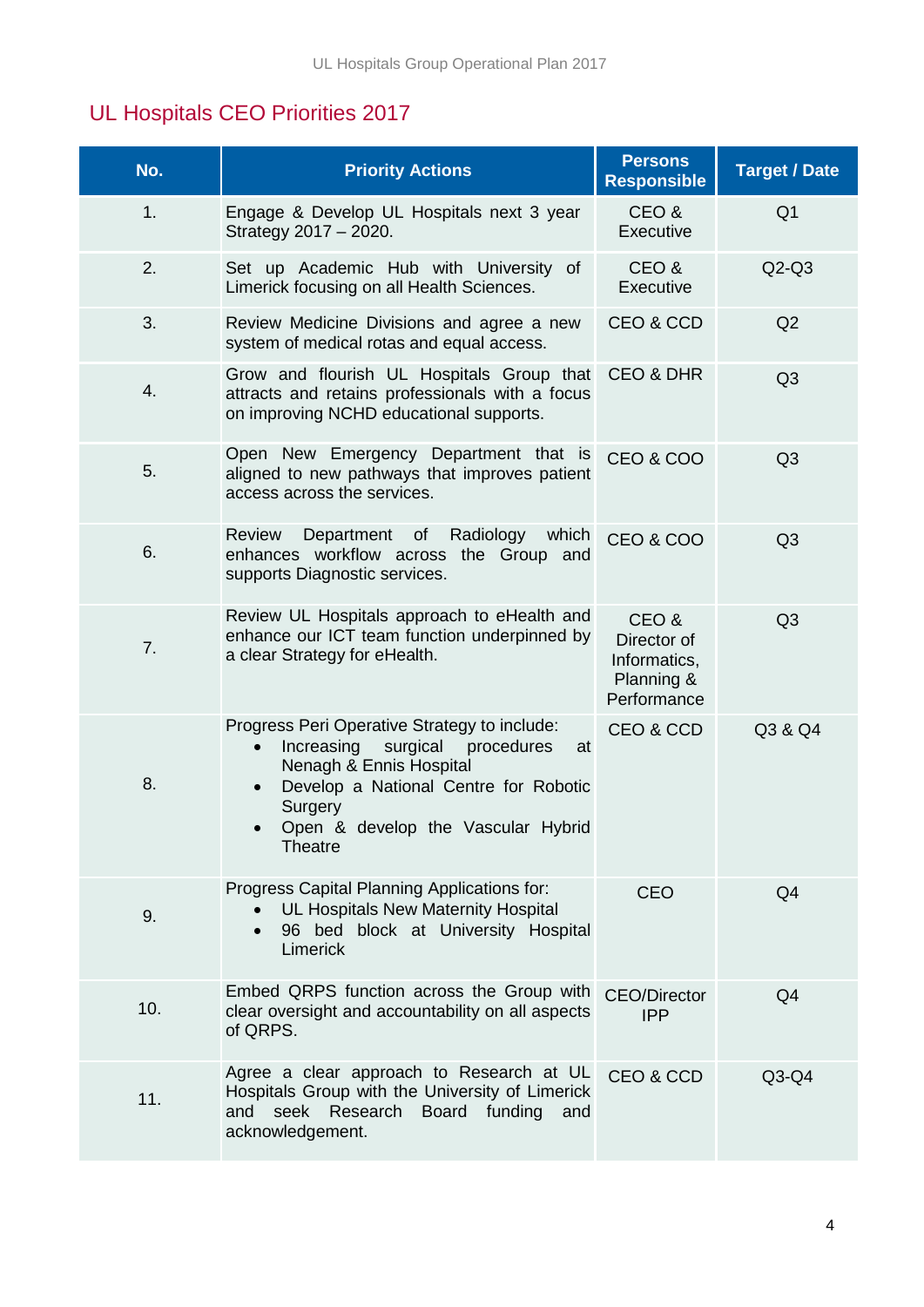| No. | <b>Priority Actions</b>                                                                                                      | <b>Persons</b><br><b>Responsible</b> | <b>Target / Date</b> |
|-----|------------------------------------------------------------------------------------------------------------------------------|--------------------------------------|----------------------|
| 12. | Implement Accountability Framework across the<br>Executive & Directorates in line with National<br>Performance requirements. | CEO                                  | Q1                   |
| 13. | on Pay & Numbers Strategy<br>and<br><b>Deliver</b><br>manage costs in line with the budget.                                  | CEO &<br>Executive                   | $Q1-Q4$              |
| 14. | Progress the Values In Action Project across all<br>MDT to improve culture.                                                  | CEO&<br><b>Executive</b>             | $Q1-Q2$              |
| 15. | Progress the National Maternity Strategy.                                                                                    | CEO & DOM                            | $Q1-Q4$              |
| 16. | Support and Lead out on the GE 'LEAF Project'<br>at UL Hospitals to improve efficiency.                                      | CEO,COO,<br>CCD                      | $Q1-Q4$              |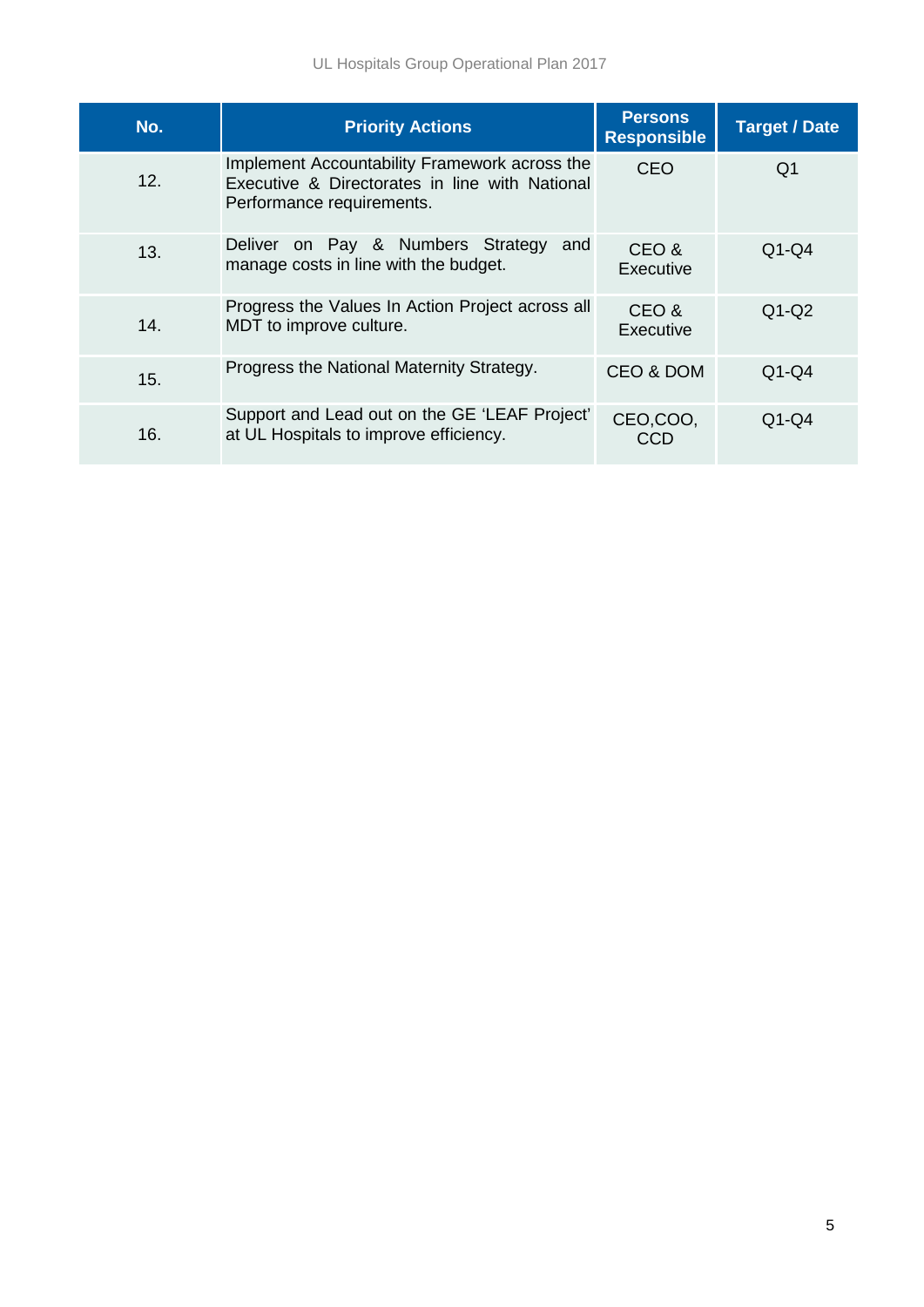### <span id="page-6-0"></span>Governance UL Hospitals

The hospitals in Ireland are now organised into seven Hospital Groups (HGs). Each Group Chief Executive has full legal authority to manage the Group delegated to them under the Health Act 2004 in line with National Service Plan (NSP) 2017 and allocated Group budgets. The UL Hospitals Group Operational Plan 2017 is aligned with this Acute Hospitals Division overarching Operational Plan.

The Group Chief Executives report to the National Director for Acute Services and are accountable for their planning and performance under the Performance and Accountability Framework of the HSE. All targets and performance criteria adopted in the service plan and the divisional Operational Plan will be reported through this framework.

UL Hospitals is governed by an interim Board and an Executive Management Team led by a CEO who reports to the Board. Our services are delivered across the six sites under the leadership of five directorates namely, Medicine Directorate, Perioperative Directorate, Diagnostic Directorate, Maternal and Child Health Directorate and Facilities Directorate. Each Directorate is led by a team of staff bringing Clinical, Managerial and Financial expertise together to provide quality driven safe services, focused on the experience and outcomes for the patient.



*Back row left to right: Mr Jim Canny, Mr Graham Knowles, Mr Michael Mulcahy SC and, seated left to right, Dr Mary Gray, Prof Niall O'Higgins (Chairman) and Mr Alec Gabbett.*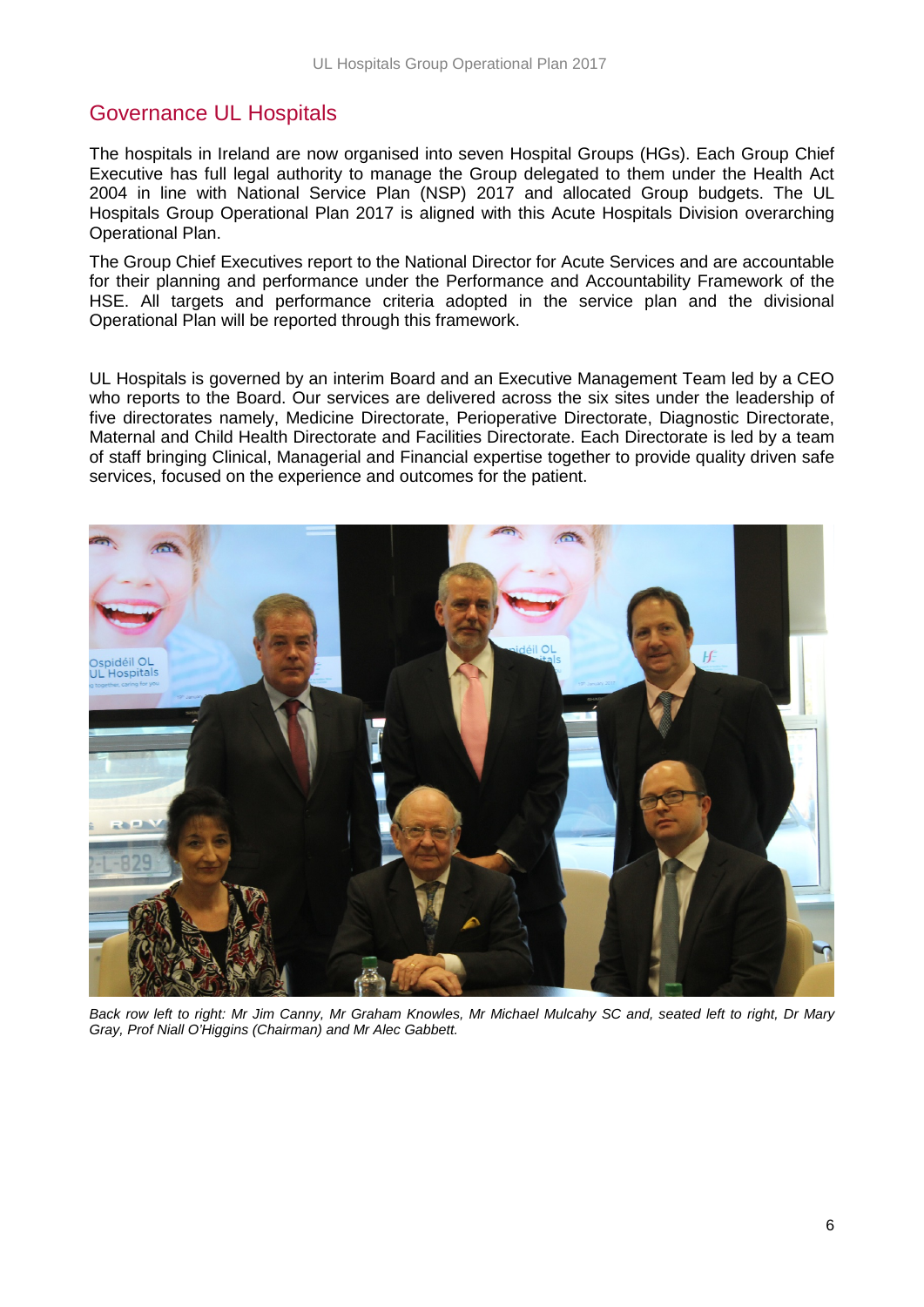#### Organisational Chart

<span id="page-7-0"></span>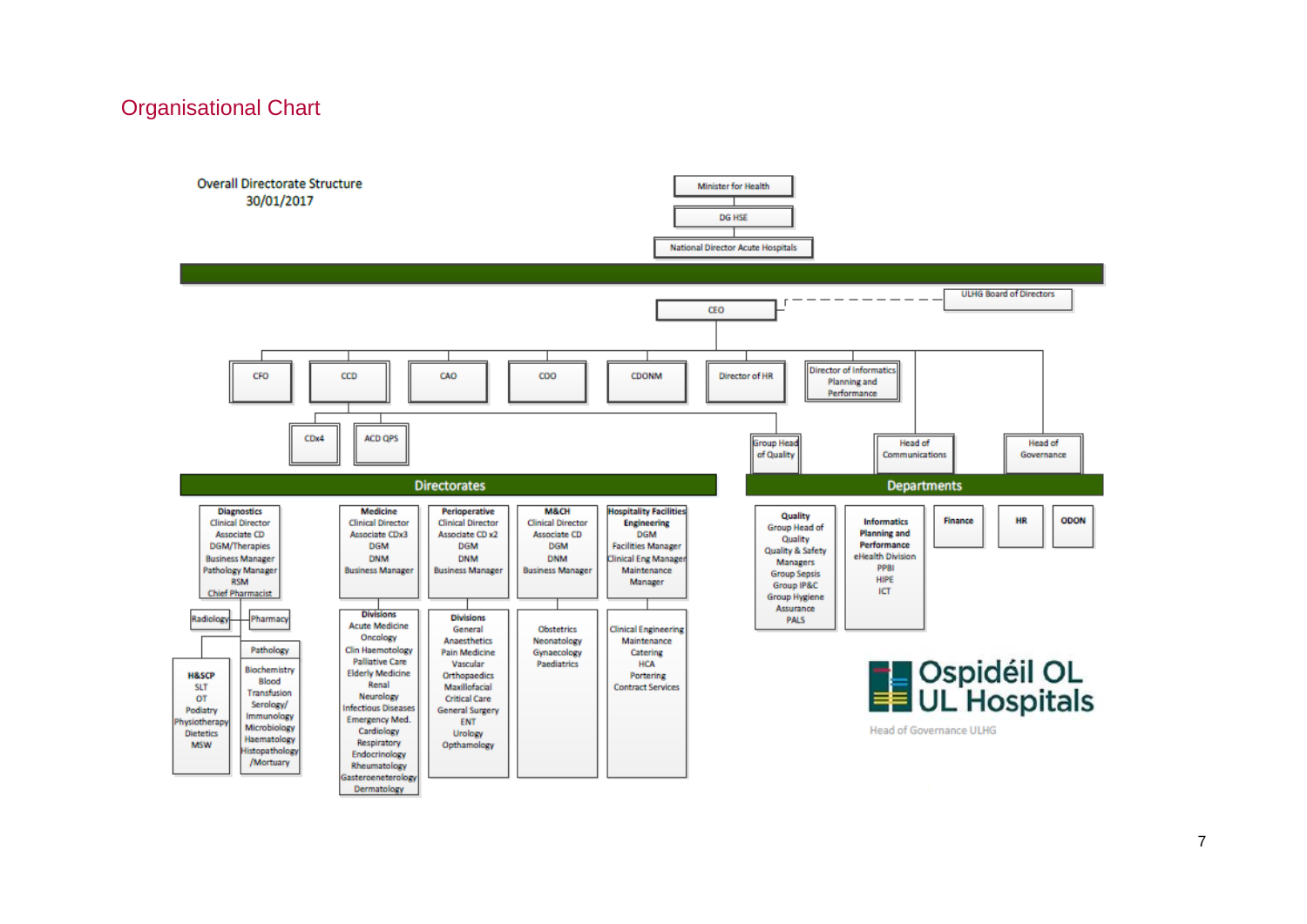### <span id="page-8-0"></span>Impact of Demographics on Hospitals

According to 2016 CSO Preliminary figures, the population of the Mid-West Region is 385,172. This is 1.5% higher than the 2011 reported figures. The biggest increase in population appeared to occur in Limerick City (2.1%). The population in Limerick County grew by 1.6%, North Tipperary by 1.5% and Clare saw an increase of 1.2%.

The Hospital Group serves a socially diverse population including Limerick City which is the most deprived local authority nationally with 36.8% of its inhabitants either very disadvantaged or disadvantaged (*Health Profile 2015 Limerick City*). In sharp contrast to this, Limerick County is ranked as the eight most affluent local authority area nationally with 54% of its population either being marginally above affluence or affluent (*Health Profile 2015 Limerick County*).

The national age profile particulary impacts on emergency services. Life expectancy at birth in Ireland has increased and is above the EU average of 80.9 years (*Source: Eurostat*). People are living longer through medical advances, technology along with an increased knowledge and focus on health and general well-being. According to the European Commission, ageing is one of the greatest social and economic challenges for all countries and by 2025 more than 20% of Europeans will be 65 or over with a particular rapid increase in the numbers of those aged 80 and above. Based on 2011 CSO figures, the population of over 65s was set to increase by 3.1% or 19,400 persons between 2015 and 2016 with an additional 2,900 persons over 85 years of age in 2016.

| <b>Population</b> | Persons 2011 | Persons 2016 * | <b>Actual change</b> | % change  |
|-------------------|--------------|----------------|----------------------|-----------|
|                   |              |                | 2011-2016            | 2011-2016 |
| Limerick City     | 57,106       | 58,319         | 1,213                | 2.1%      |
| Limerick County   | 134,703      | 136,856        | 2,153                | 1.6%      |
| North Tipperary   | 70,322       | 71,370         | 1,048                | 1.5%      |
| Clare             | 117,196      | 118,627        | 1,431                | 1.2%      |
| Mid-West          | 379,327      | 385,172        | 5,845                | 1.5%      |
| Ireland           | 4,588,252    | 4,757,976      | 169,724              | 3.7%      |

*\* 2016 CSO figures are Preliminary*

The challenge remains to adapt health care services, settings and models of care to adequately meet the needs of an ageing population whilst providing a safe, dignified and patient centred service at all times within allocated budgets. In addition, chronic diseases (Cardiovascular disease, Cancer, Stroke, Respiratory Disease and Diabetes) are on the rise with population projections indicating that by 2021 a further 94,580 people will have at least one chronic condition (*Tilda, 2010*) representing a 20% increase. However, due to heightened awareness, a strong leaning towards more active and healthy lifestyles along with continuing focused clinical and academic research, surviorship of chronic diseases in Ireland is also increasing which is a postive and welcome transition.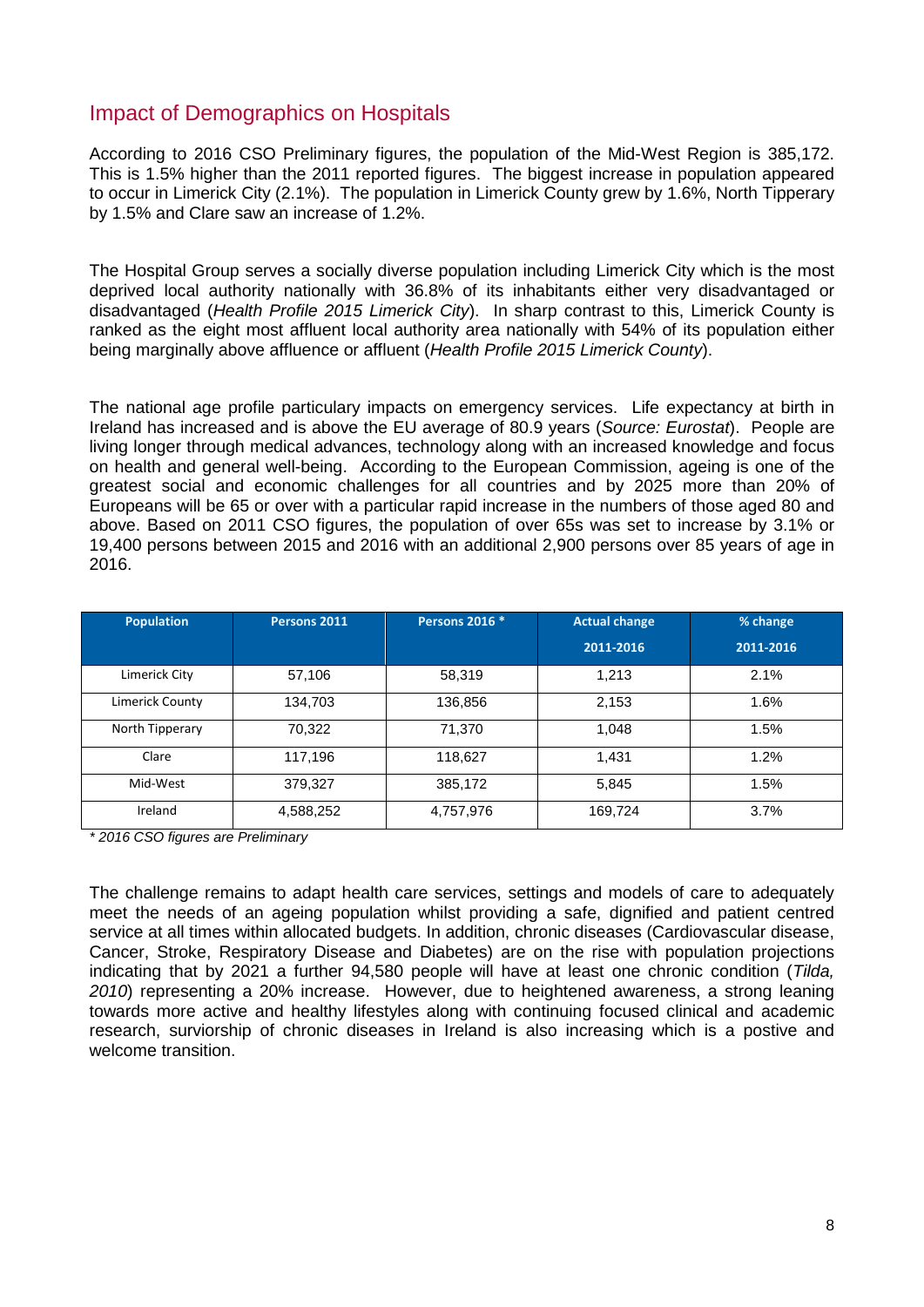#### <span id="page-9-0"></span>2016 Activity

#### <span id="page-9-1"></span>Unscheduled Care

In 2016 (December 2016 YTD) there was a 4.6% increase in the number of new patients presenting to the Emergency Department in University Hospital Limerick (59,950 YTD December 2016 up from 57,297 YTD December 2015). The Local Injury Units (LIU) within UL Hospitals Group also saw an overall increase in patients of 2.5% when compared to the same period last year (YTD Dec 2016 v YTD Dec 2015).



**New ED Attendances - UHL**

The result of this pressure on emergency services was a 16.9% year on year rise in the number of emergency discharges (YTD Nov 2015 v 2016) across the Group.

(*Nov 2016 most recent available data)*





### **Emergency Discharges**

LIU's now account for just over 30% of all emergency presentations for the Group.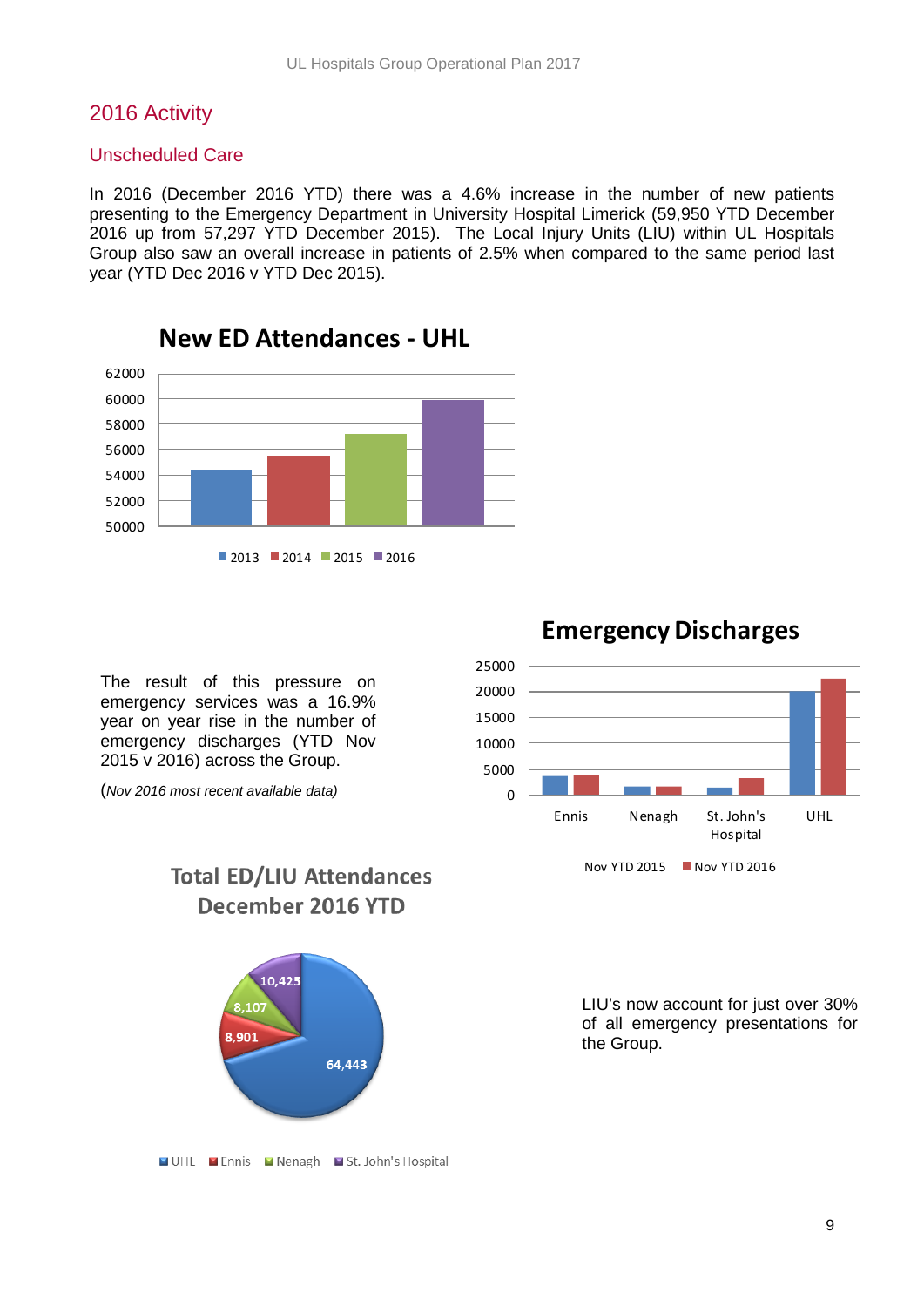#### <span id="page-10-0"></span>Scheduled Care



Inpatient Discharges across the Group YTD December 2016 when compared to the same period in 2015 are showing an increase of 8.8%.

Outpatient attendances have grown by 1.5% across the Group year on year. UL Hospital Group has treated over 228,000 patients in all our outpatient centres this year to date (December 2016).





**Day Cases**

The 2016 Day Case Activity Based Funding (ABF) target was met.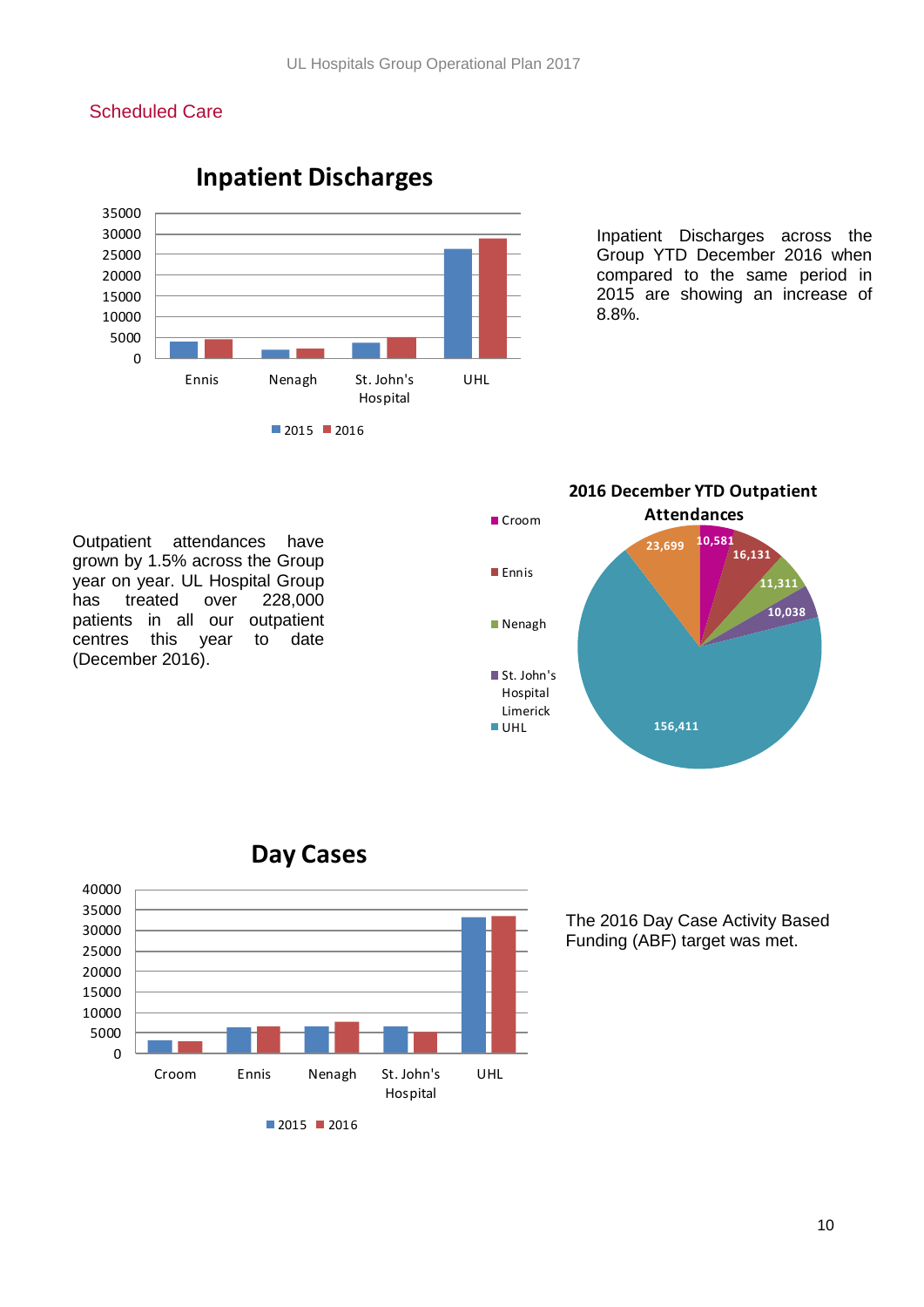## <span id="page-11-0"></span>Operational Framework – Financial Plan

#### **Introduction**

The University of Limerick Hospital Groups net budget allocation for 2017 amounts to €277.730m.

| Directorate/ St. John's Hospital        | <b>Net Budget 2016</b> | <b>Indicative Net Budget 2017</b> |
|-----------------------------------------|------------------------|-----------------------------------|
| <b>NCG-Diagnostics</b>                  | 47,333,990             | 46,958,551                        |
| NCG-Peri-Operative Care                 | 63,737,029             | 63,231,486                        |
| NCG-Medicine                            | 75,470,496             | 74,871,886                        |
| NCG-Maternal & Child Health             | 26.369.084             | 26,159,932                        |
| <b>NCG-Facilities &amp; Hospitality</b> | 29,934,456             | 29,697,025                        |
| <b>NCG-Acute Shared Services</b>        | 18,695,927             | 18,547,637                        |
| St John's Hospital                      | 17,998,937             | 18,264,136                        |
| Net Budget                              | 279,539,920            | 277,730,652                       |

Indicative Budgets for 2017, as based on a pro rata allocation over closing budgets 2016

#### **Existing level of service**

The cost of maintaining existing services increase each year for all hospital groups due to a variety of factors including:

- Incremental costs of developments commenced during 2016
- Impact of national pay agreements
- Increases in drugs and other clinical non pay costs
- Inflation related price increases
- Additional costs associated with demographic pressures

#### **Financial Approach**

Delivering the maximum amount of services, as safely as effectively as possible, within the limits of the funding available to the Group will remain a significant area of focus in 2017. There will be pressures within acute hospitals in the year ahead, in relation to responding to emergency presentations, costs of maintain appropriate staffing levels, the additional demands of treating an ageing population and the growing costs of drugs and medical technologies.

The key components of ULHG approach to addressing its financial challenge, will involve pursing increased efficiency, value for money and budgetary control and it will include:

- Governance : continued focus of budgetary control through the Performance and Accountability Framework, which spans across the four domains of *Access* to services, *Quality and Safety* of those services, doing this within the *Financial* resources available and effectively harnessing the efforts of our *Workforce*
- Pay adherence to the Pay and Numbers Strategy for 2017. The Pay and Numbers Strategy 2017, is a continuation of the initial strategy approved in July 2016, which is compliance within allocated pay and expenditure budgets. Overall pay expenditure, which is made up of direct employment costs, overtime and agency will continue to be monitored, managed and controlled.
- Non Pay implement targeted cost improvement programmes for specific high growth areas
- Income, sustain and improve wherever possible the level on income generated in 2016. An accelerated income target has been assigned to ULHG for 2017, which will be a financial challenge.
- Activity, use the *Activity Based Funding (ABF)* model progressively as part of the management process within the Group.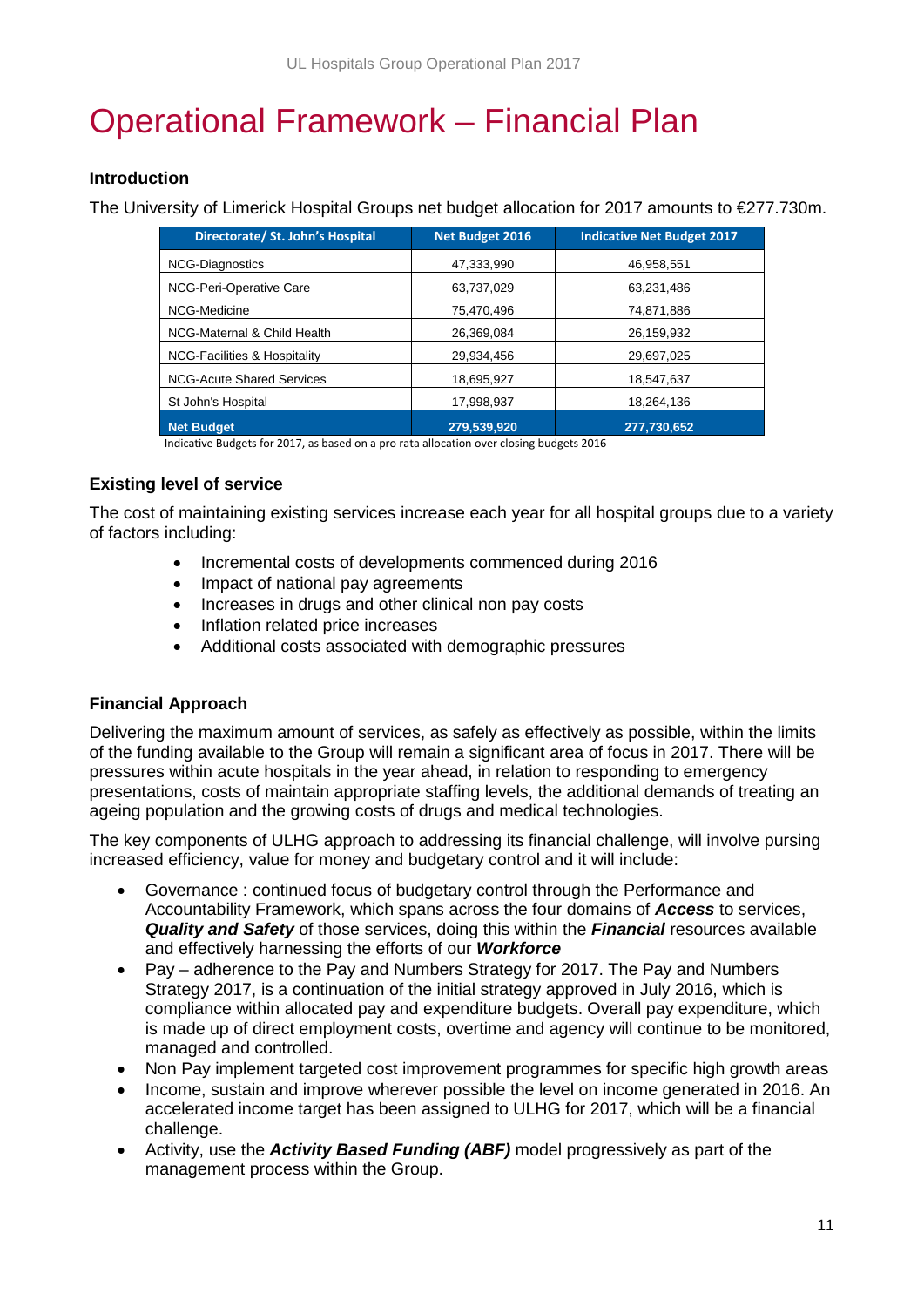## <span id="page-12-0"></span>Operational Framework – Workforce Plan

The Acute Hospital Division recognises and acknowledges its people as its most valuable assets and key to service delivery in 2017. The People Strategy 2015 – 2018 "Leaders in People Services" underpins the wider health reform. It focuses on people services for the whole of the health services with the ultimate goal of delivering safer better healthcare. This is being achieved through leadership driving cultural change, enabled by staff engagement, workforce planning and adopting a partnering approach. The strategy is underpinned by a commitment to value and support the workforce. In particular, the role of HR Partner has been established as the link between National HR, the HR Leads in the Hospital Groups and the Acute Hospitals Division.

The following are the HR priorities as identified in the National Service Plan for 2017:

- 1. **Pay-Bill Management & Control -** Compliance with the framework and the requirement for Hospital Groups to operate within the funded pay envelope continues to be a key priority for the Acute Hospital Division for 2017 alongside the management of risk and service implications. The monitoring of the funded workforce plans is a recurring agenda item of the monthly performance meetings held under the Performance and Accountability Framework. The Division is also partnering with National HR through the National Coordination Group.
- 2. **Workforce Planning -** The development of funded workforce plans at both Hospital and Hospital Group level requires alignment to the on-going review of skill mix requirements alongside effective staff deployment to manage workforce changes that are necessary in support of service delivery. The Division and Hospital Groups are partnering with HR Workforce Planning, Analytics, & Informatics in relation to the development of workforce planning and resourcing knowledge, skills and capability of local HR Managers and Service Managers.
- 3. **Staff Engagement -** All Acute Hospital employees are encouraged to complete in Staff Surveys to ensure that their views are considered to create circumstances where everyone's opinion can make a difference in providing guidance on what can be done to make the services better, both from the service user and staff perspective. There is also a need to take actions based on survey findings.
- 4. **Workplace Health & Wellbeing -** The implementation of the 'Healthy Ireland in the Health Services' Policy is a priority to encourage staff to consider their own health and wellbeing to ensure a resilient and healthy workforce.
- **5. EWTD (European Work Time Directive) -** Through the forum of the National EWTD Verification and Implementation Group, the Division continues to work collaboratively with Irish Medical Organisation (IMO), the Department of Health (DOH) and other key stakeholders to work towards the achievement of full compliance with the EWTD. The Division also collaborates with the DOH, the IMO and the National HR to facilitate a Learning Day to obtain progress to date from different experiences in relation to the implementation of measures in support of compliance.

In 2017 detailed work plans across the following themes; Leadership and Culture; Staff Engagement; Learning and Development; Workforce Planning; Evidence and Knowledge; Performance; Partnering, and; Human Resource Professional Services are being further developed with a particular focus on leadership development and e-HRM, in addition to the work plans commenced in 2016.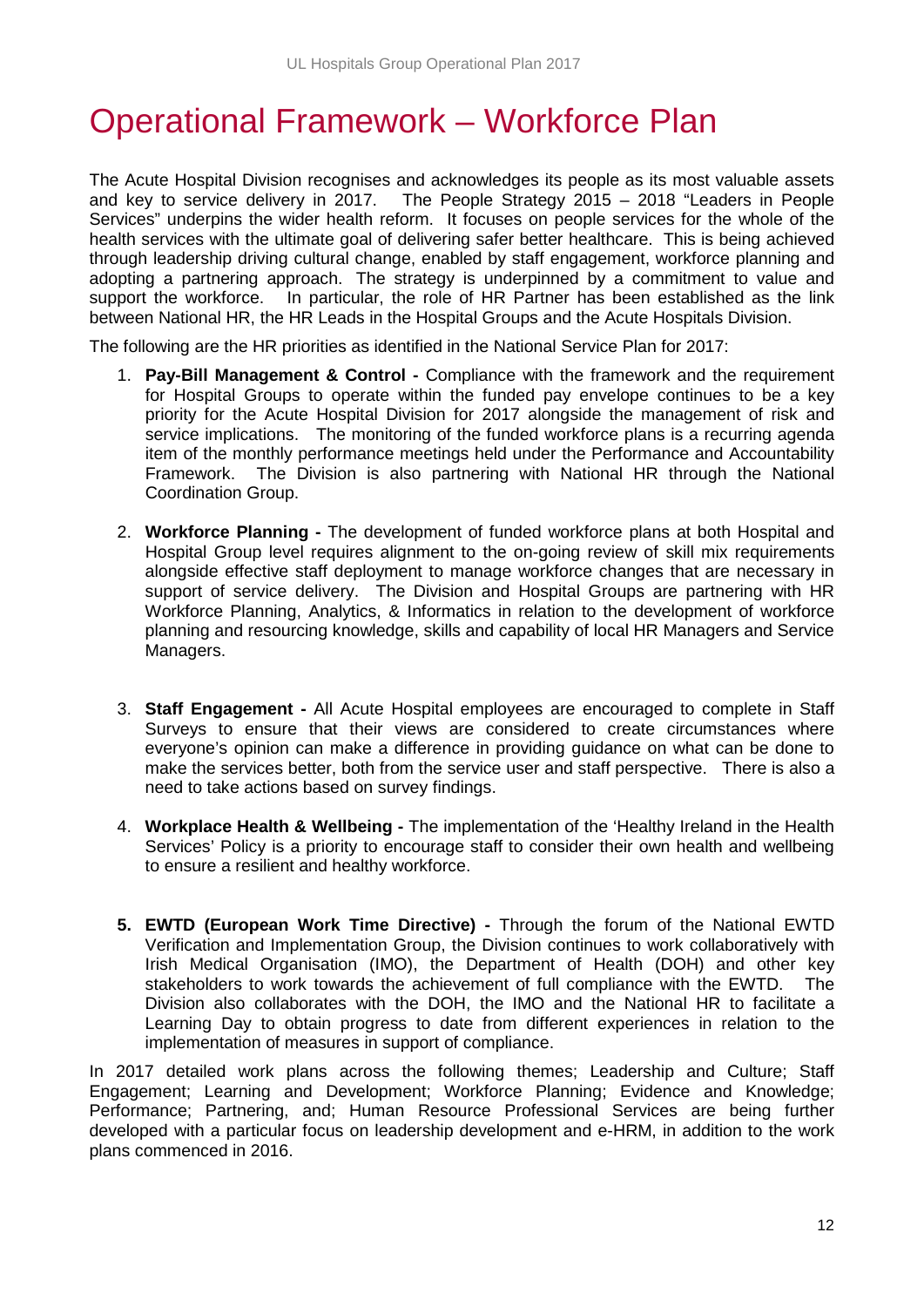## <span id="page-13-0"></span>Cancer Services

The National Cancer Control Programme will lead the implementation of the new cancer strategy in the HSE. This will involve providing leadership across the continuum of care, from diagnosis, treatment, to appropriate follow-up and support, in both the hospital and community setting.

The main area of focus will continue to be the diagnosis and treatment of cancer. Further progress will be made in the consolidation of surgical oncology services into the cancer centres to ensure that optimal treatment is provided and outcomes are improved. Service improvements will be underpinned by evidence, best practice and continued development of further National Clinical Guidelines. Services will be monitored against agreed performance parameters.

## <span id="page-13-1"></span>Quality and Patient Safety

The Acute Hospital Division will prioritise the establishment of a robust governance and accountability structure for Quality and Patient Safety programmes within the Division during 2017.

The division will work with the Hospital Groups including UL Hospitals to develop a model for patient safety and quality.

The aim is to further enhance and build capacity of QPS departments across National Division, Hospital Groups and at hospital level and to focus on the following key areas of development:

- **1. The Division will continue to implement the Framework for Quality Improvement and National Patient Safety Programmes in partnership with NCSP, QAV and QID in the following areas:**
	- HCAI
	- **Decontamination**
	- **Medication Safety**
	- Pressure Ulcers to Zero
	- Sepsis and Early Warning Scores/ Systems
	- Falls Prevention
	- Clinical Handover
	- Quality and Safety Governance e.g. Board on Board initiative.
- **2. Improve Risk and Patient Safety incident management** 
	- Improve overall response to safety incidents by developing and streamlining processes and systems for managing, investigating, reviewing and learning from incidents
	- Continue to put in place measures to improve reporting
	- Implement revised Integrated Risk Management policy

#### **3. Develop capacity to listen and learn from patients, public and staff**

- Support and provide HSE project management for 2017 Patient Experience Programme- joint initiative with HIQA and DOH
- Develop project plan and lead the patient safety culture survey project
- Continue implementation and embed a culture of Open Disclosure across all services

#### **4. Quality and Safety Performance Monitoring and Reporting**

- Strengthen QPS monitoring and surveillance to ensure Patient Safety areas for improvement are identified and learning is shared
- Continue to publish monthly Maternity Safety Statements. Commence monthly Hospital Safety Statement monthly Reporting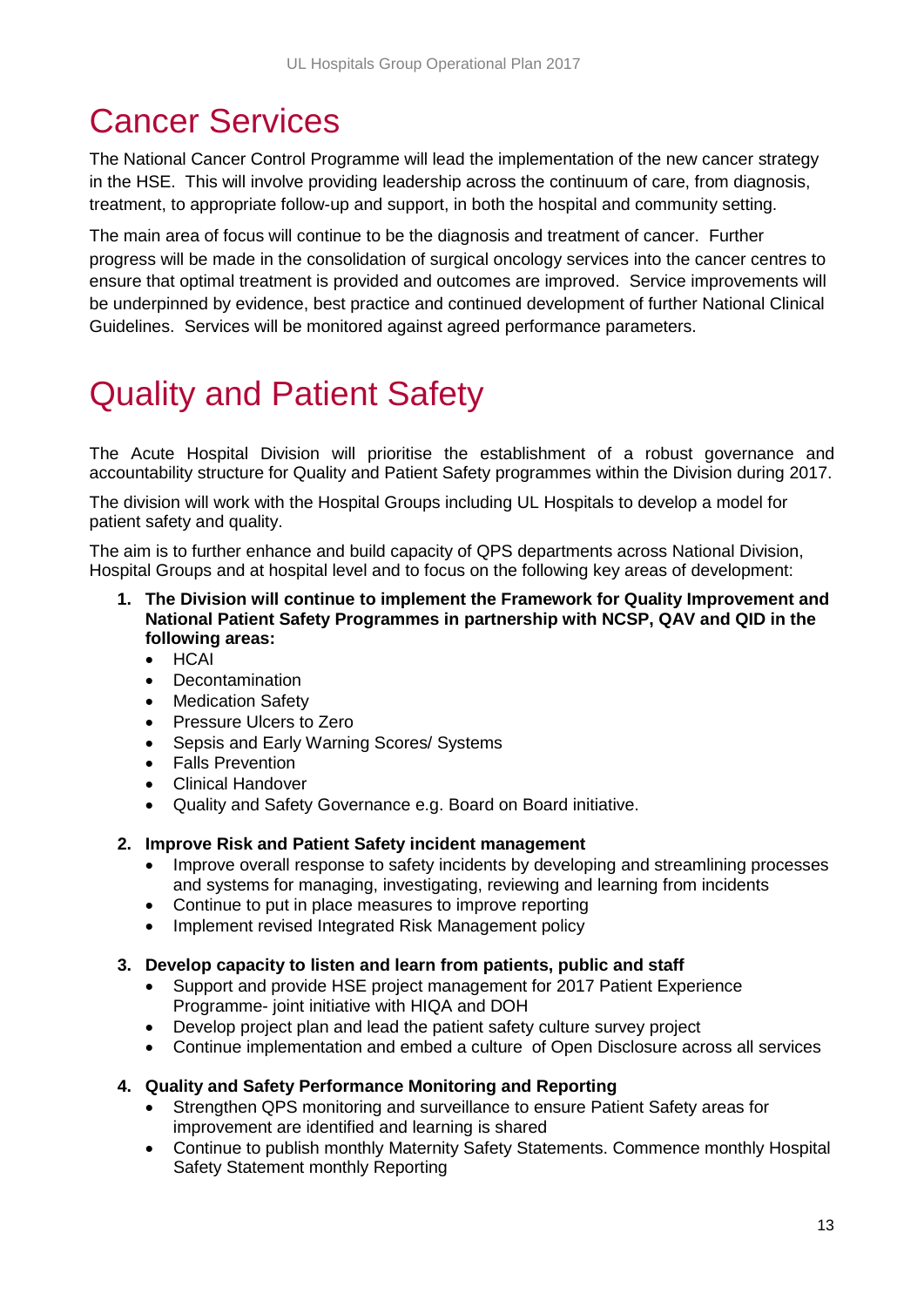• UL Hospitals will support the Acute Hospital Division as they develop clinical and healthcare audit programmes.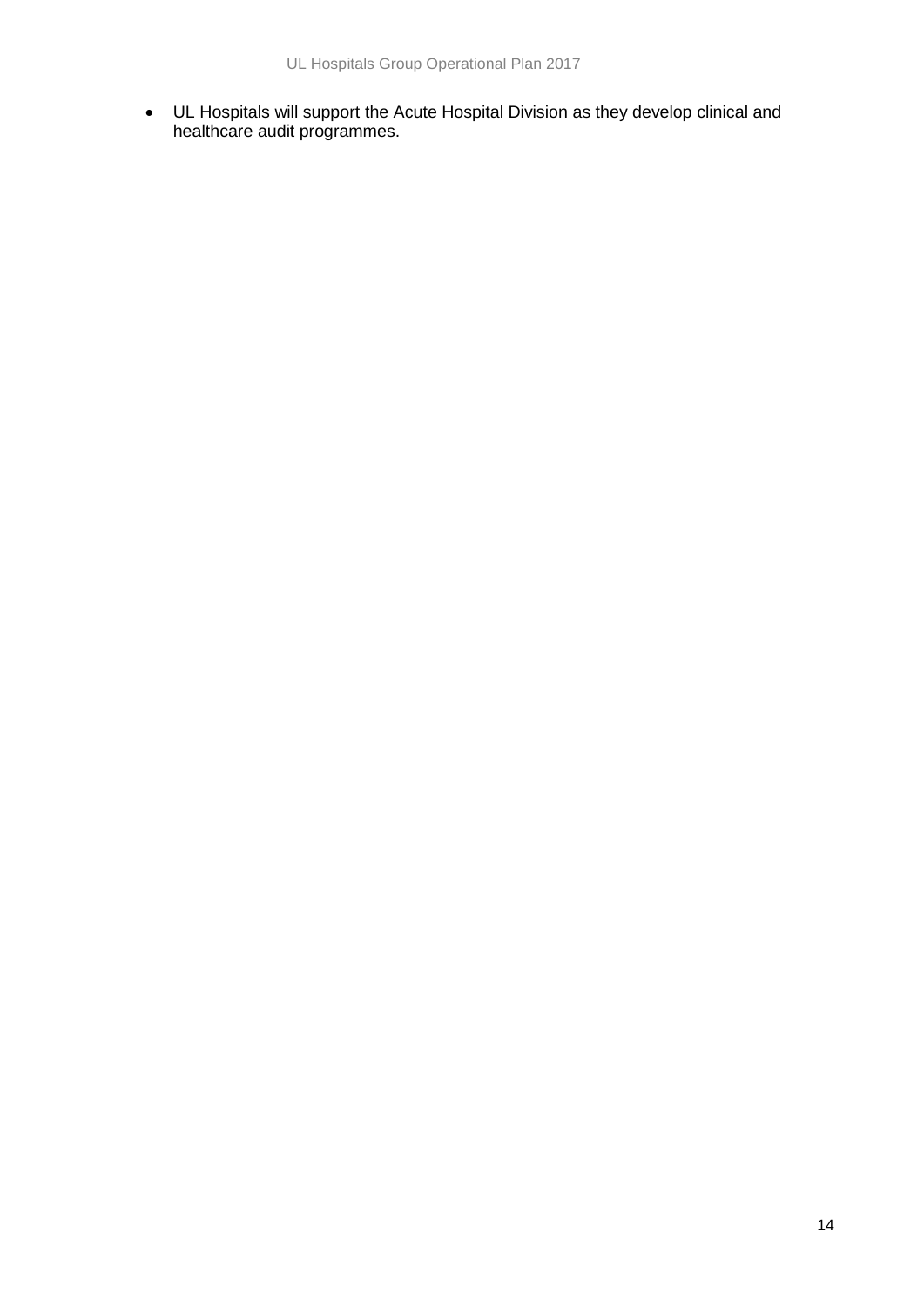## <span id="page-15-0"></span>Performance and Accountability Framework

The Performance and Accountability Framework (PAF) sets out the process by which the National Divisions and Hospital Groups are accountable for improving their performance under four domains; **Access** to services, the **Quality and Safety** of those Services, doing this within the **Financial Resources** available and by effectively harnessing the efforts of the **Workforce**.

#### **Accountabilty Structure**

There are five main layers of acccountabilty in the HSE

|   | Service Managers and the CEOs of Section 38            |
|---|--------------------------------------------------------|
| 2 | Hospital Group CEOs to the relevant National Directors |
| 3 | National Directors to the Director General             |
| 4 | The Director General to the Directorate                |
| 5 | The Directorate to the Minister                        |

The Accountable Officers have delegated responsibilty and accountabillity for *all aspects* of service delivery across the four domains outlined above. The Framework outlines what is expected of them and what happens if targets are not achieved. In this context, the individual hospital managers also have a responsibility for proactively identify issues of underperformance, to act upon them promptly and, to the greatest extent possible, to avoid the necessity for escalation. This performance review process is monitored and scrutinised by National Performance Oversight Group (NPOG) on behalf of the Director General and the Directorate in fulfilling their accountability responsibilities.

Service Arrangements will continue to be the contractual mechanism governing the relationship between the HSE and Section 38 Agencies<sup>[1](#page-15-2)</sup> to ensure delivery against targets.

#### **Performance management process**

 $\overline{a}$ 

Each level of management has a core responsibility to manage the delivery of services for which they have responsibility. This process involves;

- Keeping performance under constant review
- Having a monthly performance management process in place that will include formal performance meetings with their next line of managers
- Agreeing and monitoring actions at performance meetings to address underperformance
- Taking timely corrective actions to address any underperformance emerging
- <span id="page-15-1"></span>• Implementing a full Performance Improvement or Recovery Plan where significant and sustained underperformance has been identified and remedial actions have been unsuccessful.

A formal escalation process can be applied at both the organsiation and the individual level where there is continued underperformance following monitoring and support. This can result in senior managers responsible for particular services attendance at relevant Oireachtas Committees to account for service delivery, quality and financial performance issues.

The full text of Performance and Accountabililty Framework is available at [www.hse.ie](http://www.hse.ie/)

<span id="page-15-2"></span><sup>&</sup>lt;sup>1</sup> The HSE Acute Hospitals Division provides funding to 16 Voluntary Hospitals, known as Section 38 Agencies for the delivery of a range of healthcare services.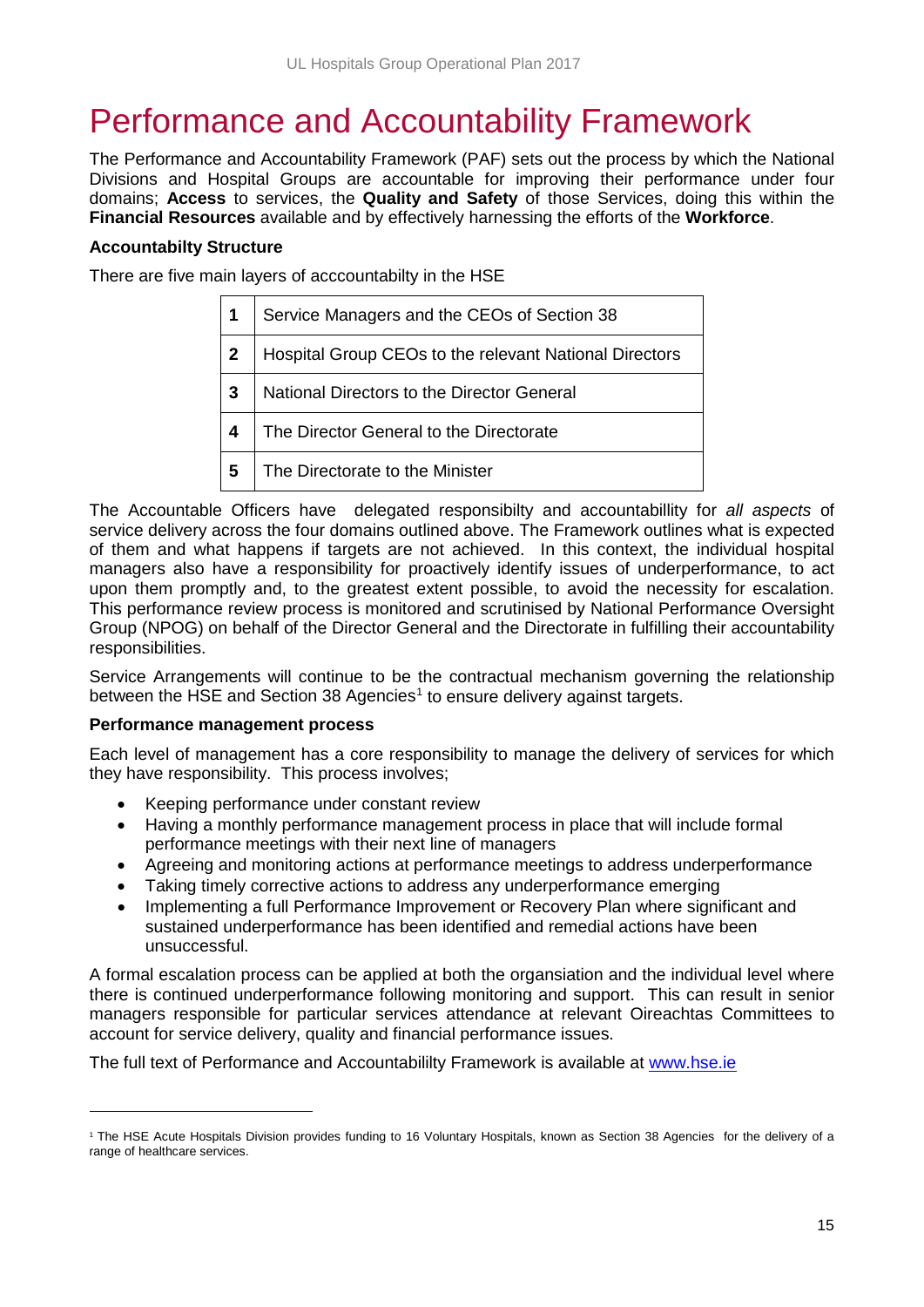## Implementing Priorities 2017

| <b>Priority Area</b>                                       | <b>Priority Actions</b>                                                                                                                                                                                                                                       | <b>Lead</b>                                               | <b>CP</b><br>Goal | <b>Date</b>    |
|------------------------------------------------------------|---------------------------------------------------------------------------------------------------------------------------------------------------------------------------------------------------------------------------------------------------------------|-----------------------------------------------------------|-------------------|----------------|
| Governance and<br>Compliance                               | Embed robust structures within the hospital<br>groups to facilitate effective managerial and<br>clinical governance which will provide direct<br>support to the smaller hospitals in the groups.                                                              | <b>UL Hospitals</b>                                       | $\overline{2}$    | $Q1-Q4$        |
| <b>Control and</b><br><b>Prevention of</b><br><b>HCAIs</b> | Ensure governance structures are in place in<br>Hospital Groups to drive improvement and<br>monitor compliance with targets of HCAIs /<br>AMR with a particular focus on antimicrobial<br>stewardship and control measures for multi-<br>resistant organisms. | <b>UL Hospitals</b>                                       | $\overline{2}$    | $Q1-Q4$        |
| Support of<br><b>Surgical Clinical</b><br>Programmes       | Refurbishment of Old ICU to accommodate<br>POA/DOSA/SAU in line with Surgical Clinical<br>Programme, Corporate strategic goal no 2<br>and the Peri-Operative Strategic Plan and<br>The CSI programme                                                          | Peri-<br>Operative<br>Directorate,<br><b>UL Hospitals</b> | $\overline{2}$    | Q <sub>1</sub> |
| Increase                                                   | <b>Newly Commissioned Units:</b>                                                                                                                                                                                                                              |                                                           |                   |                |
| capacity/improve<br>services in acute<br>hospitals         | Open new Emergency Department at<br><b>University Limerick Hospital</b>                                                                                                                                                                                       | Medicine<br>Directorate,<br><b>UL Hospitals</b>           | $\overline{2}$    | Q2             |
|                                                            | Introduction of a Bed Bureau System to<br>manager and triage all medical emergencies                                                                                                                                                                          | Medicine<br>Directorate,<br><b>UL Hospitals</b>           | $\overline{2}$    | Q <sub>1</sub> |
|                                                            | <b>Unscheduled Care:</b>                                                                                                                                                                                                                                      |                                                           |                   |                |
|                                                            | Implement the ED Task Force report<br>recommendations                                                                                                                                                                                                         | <b>UL Hospitals</b>                                       | $\overline{2}$    | Q <sub>1</sub> |
|                                                            | Target a 5% improvement in PET (moving<br>towards a 100% target).                                                                                                                                                                                             |                                                           |                   | $Q1-Q4$        |
|                                                            | Implement the Patient Flow Project in pilot<br>sites and implement the winter initiative<br>2016/2017 aimed at alleviating pressures on<br>the hospital system over the winter period.                                                                        |                                                           |                   | $Q1-Q4$        |
|                                                            | Endeavour to eliminate ED waiting times of><br>24 hours for patients > 75 years.<br>Co-operate with the roll-out of the Integrated<br>Care Programme for Older People<br>as<br>appropriate, in acute hospital demonstrator<br>sites                           |                                                           |                   | $Q1-Q4$        |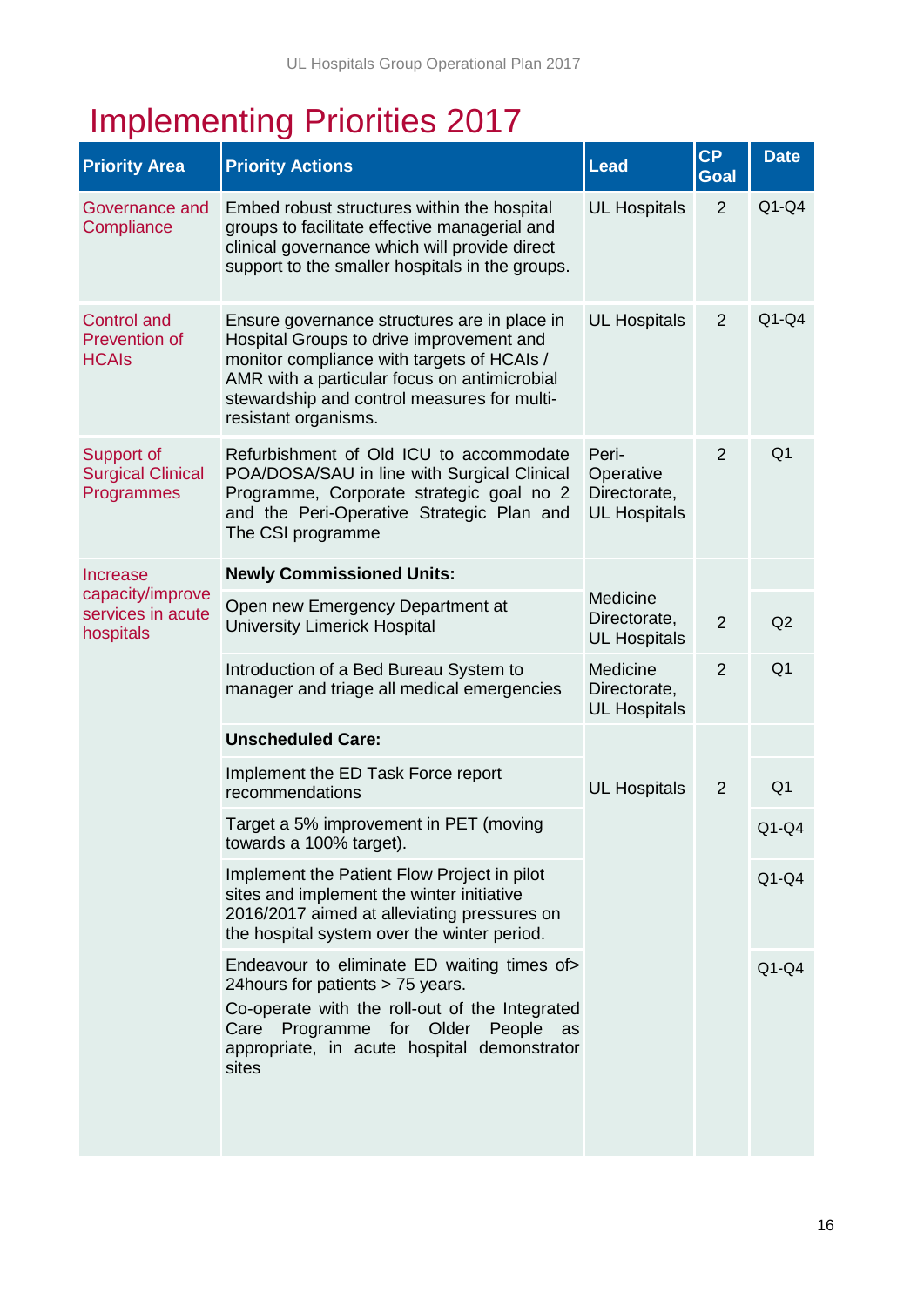| <b>Priority Area</b>                              | <b>Priority Actions</b>                                                                                                                                                                                                                                                                                                         | Lead                | CP<br>Goal     | <b>Date</b> |
|---------------------------------------------------|---------------------------------------------------------------------------------------------------------------------------------------------------------------------------------------------------------------------------------------------------------------------------------------------------------------------------------|---------------------|----------------|-------------|
|                                                   | <b>Scheduled Care:</b>                                                                                                                                                                                                                                                                                                          |                     |                |             |
|                                                   | Work with the National Treatment Purchase<br>Fund (NTPF), in relation to the funding of<br>€15m allocated nationally to the NTPF, to<br>implement waiting list initiatives, to reduce<br>waiting times and provide treatment to those<br>patients waiting longest                                                               | <b>UL Hospitals</b> | 2              | $Q1-Q4$     |
|                                                   | Waiting list management: actively manage<br>waiting lists for inpatient and day case<br>procedures by strengthening operational and<br>clinical governance structures including<br>chronological scheduling to ensure no patient<br>is waiting longer than 18 months and achieve<br>targets for patients waiting $<$ 15 months. |                     |                | $Q1-Q4$     |
|                                                   | Implement the Strategy for Design<br>0f<br>Integrated Outpatient Services 2016-2020 on<br>a phased basis under the direction of the<br>outpatient services performance improvement<br>programme.                                                                                                                                |                     |                | $Q1-Q4$     |
|                                                   | Endoscopy Clinical Programme to develop<br>guidelines and provide support to improve<br>access to GI endoscopy                                                                                                                                                                                                                  |                     |                | $Q1-Q4$     |
|                                                   | Provide dialysis in UHL, contracted units and<br>in the home at 2016 funded levels                                                                                                                                                                                                                                              |                     |                | $Q1-Q4$     |
| Implementation<br>of Maternity<br><b>Strategy</b> | Provide high level co-ordination of maternity,<br>neonatal<br>gynaecology<br>and<br>services<br>and<br>continue the implementation of the Maternity<br>Strategy including the development of clinical<br>maternity networks across the Hospital Groups                                                                          | <b>UL Hospitals</b> | $\overline{2}$ | $Q1-Q4$     |
|                                                   | Publish maternity safety statements for all<br>maternity units/ hospitals.                                                                                                                                                                                                                                                      |                     |                | $Q1-Q4$     |
|                                                   | Roll-out the Maternal and Newborn Clinical<br>Management System (MN-CMS) in phase 1<br>hospitals (Rotunda Hospital and National<br>Maternity Hospital) and commence phase 2<br>preparation and roll-out.                                                                                                                        |                     |                | $Q1-Q4$     |
|                                                   | Progress plans for the relocation University of<br>Limerick Maternity Hospital.                                                                                                                                                                                                                                                 |                     |                | $Q1-Q4$     |
|                                                   | Assist with the national implementation of a<br>range of improvement actions based on the<br>National Standards for Bereavement Care<br>following Pregnancy Loss and Perinatal Death.                                                                                                                                           |                     |                | $Q1-Q4$     |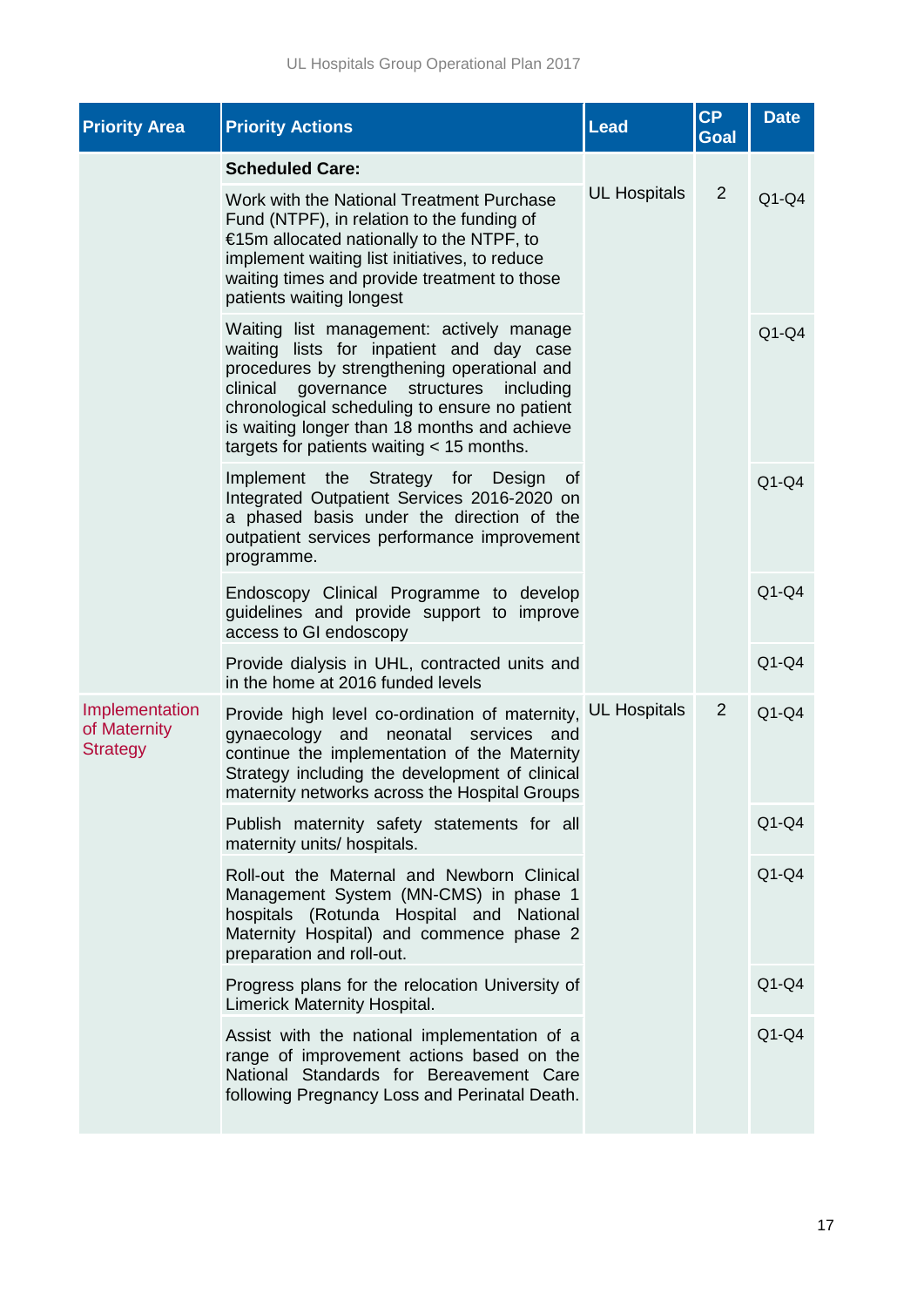| <b>Priority Area</b>                                                             | <b>Priority Actions</b>                                                                                                                                                                                                                                  | Lead                | <b>CP</b><br><b>Goal</b> | <b>Date</b> |
|----------------------------------------------------------------------------------|----------------------------------------------------------------------------------------------------------------------------------------------------------------------------------------------------------------------------------------------------------|---------------------|--------------------------|-------------|
|                                                                                  | Participate in the development of the Irish<br>Maternity Indicator System (IMIS) Audit to<br>facilitate assessment of quality of care in<br>maternity services.                                                                                          | <b>UL Hospitals</b> | $\overline{2}$           | $Q1-Q4$     |
|                                                                                  | Continue<br>Guideline<br>support<br>the<br>to<br>Development Group for NCEC Intra-partum<br>Care Guidelines.                                                                                                                                             |                     |                          | $Q1-Q4$     |
| <b>Quality and</b><br><b>Patient Safety</b>                                      | Build Quality and Patient Safety capacity and<br>capability at hospital group and divisional<br>level to support Quality Improvement<br>initiatives<br>Monitor and support implementation of<br><b>National Standards for Safer Better</b><br>Healthcare | <b>UL Hospitals</b> | 2                        | $Q1-Q4$     |
|                                                                                  | Assist in the development and implementation<br>of a quality and safety framework and<br>programmes across the hospital groups.                                                                                                                          |                     |                          | $Q1-Q4$     |
|                                                                                  | Continue to embed a culture of open<br>disclosure.                                                                                                                                                                                                       |                     |                          | $Q1-Q4$     |
|                                                                                  | Work with the Acute Hospital Division to<br>develop Group wide Clinical / Healthcare Audit<br>Programme                                                                                                                                                  |                     |                          | $Q1-Q4$     |
|                                                                                  | Work with the Acute Hospitals Division to<br>to produce monthly Hospital<br>endeavour<br>Safety Statement monthly Reporting                                                                                                                              |                     |                          | $Q1-Q4$     |
|                                                                                  | Co-operate with Quality Improvement Division<br>in the Preventing VTE (blood clots) in Hospital<br>Patients Improvement Collaborative"                                                                                                                   |                     |                          | $Q1-Q4$     |
| <b>Cancer Services</b><br>and the National<br><b>Cancer Control</b><br>Programme | NCCP will work with Hospital Groups to UL Hospitals<br>implement the recommendations of the KPI<br>quality improvement plan for the Rapid Access<br>Clinics Breast, Prostate and Lung Cancers.                                                           |                     | 2                        | $Q1-Q4$     |
|                                                                                  | Roll out the Medical Oncology Clinical<br>Information System on a phased basis<br>(MOCIS) across the 26 systemic anticancer<br>therapy hospital sites.                                                                                                   |                     |                          | $Q1-Q4$     |
|                                                                                  | National Services Prepare for the implementation of the policy in<br>Trauma Systems for Ireland.                                                                                                                                                         | <b>UL Hospitals</b> | 2                        | $Q1-Q4$     |
| Human<br><b>Resources</b>                                                        | People Strategy 2015-2018                                                                                                                                                                                                                                |                     |                          |             |
|                                                                                  | Continue to work on implementing the People<br>Strategy 2015-2018 within acute hospitals.                                                                                                                                                                | <b>UL Hospitals</b> | 4                        | $Q1-Q4$     |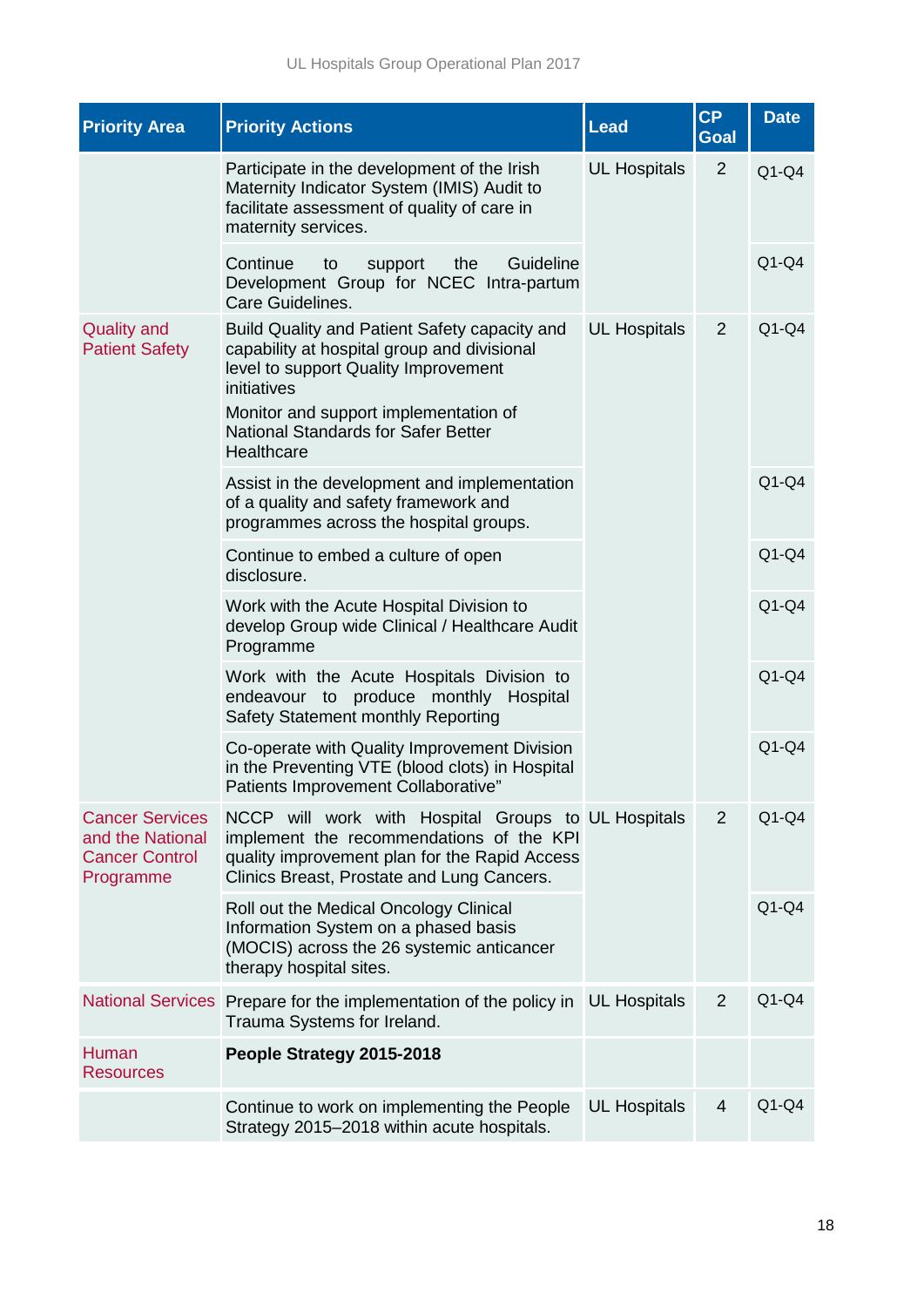| <b>Priority Area</b>          | <b>Priority Actions</b>                                                                                                                                                                                                                                                                                                                                                                          | Lead                | <b>CP</b><br>Goal | <b>Date</b> |
|-------------------------------|--------------------------------------------------------------------------------------------------------------------------------------------------------------------------------------------------------------------------------------------------------------------------------------------------------------------------------------------------------------------------------------------------|---------------------|-------------------|-------------|
|                               | <b>Employee Engagement:</b>                                                                                                                                                                                                                                                                                                                                                                      |                     |                   |             |
|                               | Use learning from the employee survey to<br>shape organisational values and ensure that<br>the opinions of staff are sought and heard.                                                                                                                                                                                                                                                           | <b>UL Hospitals</b> | 4                 | $Q1-Q4$     |
|                               | <b>Workplace Health &amp; Wellbeing:</b>                                                                                                                                                                                                                                                                                                                                                         |                     |                   |             |
|                               | Implement the 'Healthy Ireland in the Health<br>Services'<br>Policy supporting<br>initiatives to<br>encourage staff to look after their own health<br>and wellbeing ensuring we have a resilient and<br>healthy workforce                                                                                                                                                                        | <b>UL Hospitals</b> | $\overline{4}$    | $Q1-Q4$     |
|                               | Promote influenza vaccine uptake rates<br>amongst staff in frontline settings                                                                                                                                                                                                                                                                                                                    |                     |                   | $Q1-Q4$     |
|                               | <b>European Working Time Directive (EWTD):</b>                                                                                                                                                                                                                                                                                                                                                   |                     |                   |             |
|                               | Implement and monitor compliance with the UL Hospitals<br><b>EWTD</b>                                                                                                                                                                                                                                                                                                                            |                     | $\overline{4}$    | $Q1-Q4$     |
| <b>National</b><br>Compliance | <b>Policy Children First</b>                                                                                                                                                                                                                                                                                                                                                                     |                     |                   |             |
|                               | Support the Children First National Office<br>in their Implementation, training and roll-<br>out of 'Children First' across the Hospital<br>Groups.<br>Engage with the Children First National<br>$\bullet$<br>Office as reports are developed and<br>tracked and monitored in relation to Child<br>protection policies across the Hospital<br>Groups.                                           | <b>UL Hospitals</b> | 3                 | $Q1-Q4$     |
|                               | <b>Patient Feedback</b>                                                                                                                                                                                                                                                                                                                                                                          |                     |                   |             |
|                               | Implement plans to build the capacity and<br>governance structures needed to promote a<br>culture of patient partnership across acute<br>services and use patient insight to inform<br>quality improvement initiatives and investment<br>priorities which will include the completion of<br>Patient Experience Surveys in all acute<br>hospitals on a phased basis within available<br>resources | <b>UL Hospitals</b> | 3                 | $Q1-Q4$     |
|                               | <b>Internal Audit</b>                                                                                                                                                                                                                                                                                                                                                                            |                     |                   |             |
|                               | Ensure that processes in place at Group level<br>to govern the oversight of Internal Audit<br>recommendations.                                                                                                                                                                                                                                                                                   | <b>UL Hospitals</b> | 3                 | $Q1-Q4$     |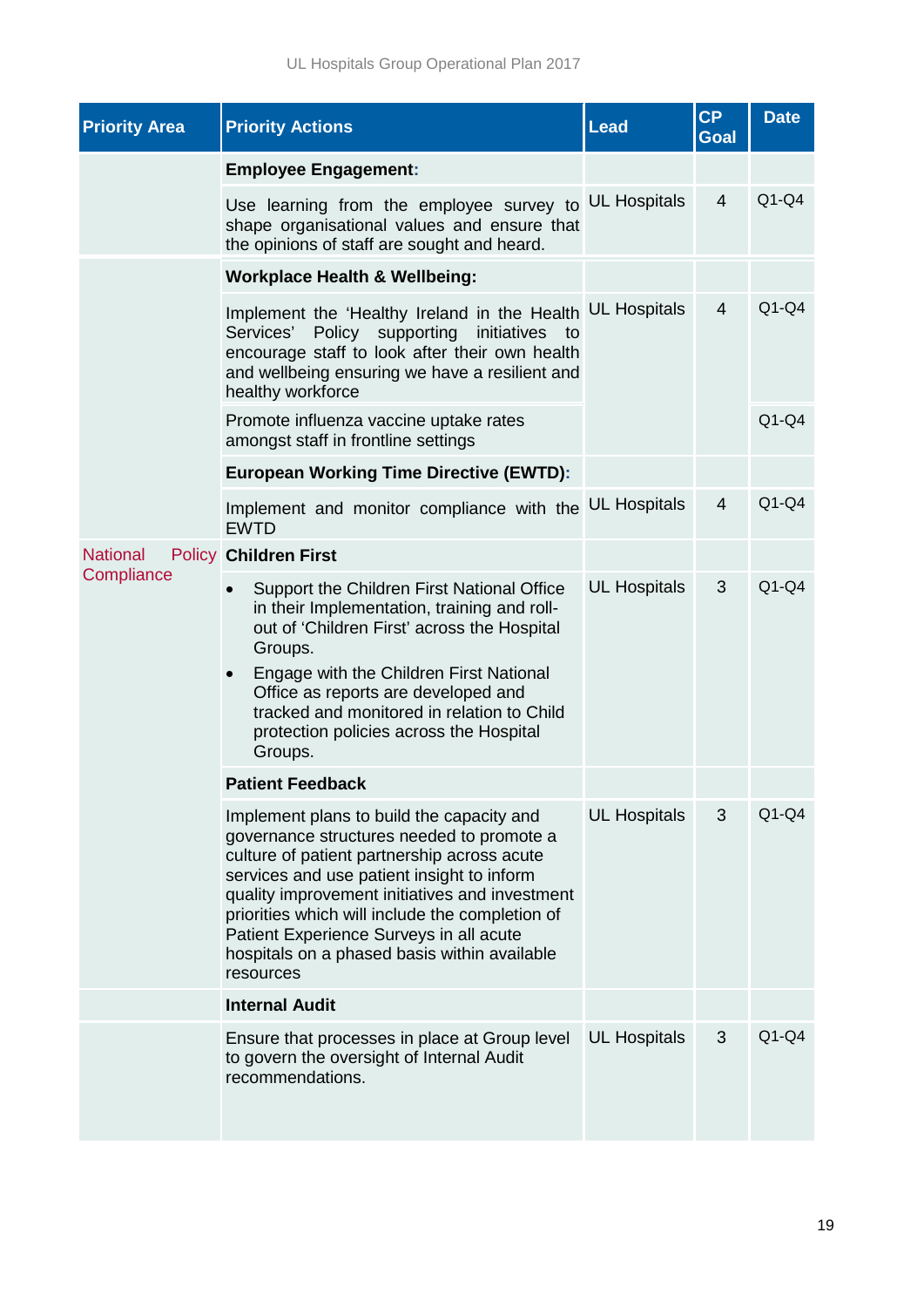| <b>Priority Area</b>           | <b>Priority Actions</b>                                                                                                                                                                                                                | Lead                | <b>CP</b><br>Goal | <b>Date</b> |
|--------------------------------|----------------------------------------------------------------------------------------------------------------------------------------------------------------------------------------------------------------------------------------|---------------------|-------------------|-------------|
| Finance/HR                     | <b>Employment Controls</b>                                                                                                                                                                                                             |                     |                   |             |
|                                | Ensure compliance with the Pay-bill<br>Management and Control Framework within<br>acute hospitals services.                                                                                                                            | <b>UL Hospitals</b> | 3                 | $Q1-Q4$     |
|                                | <b>Activity based funding</b>                                                                                                                                                                                                          | <b>UL Hospitals</b> | 5                 | $Q1-Q4$     |
|                                | Support the next phase of ABF programme<br>as per ABF Implementation Plan 2015 -<br>2017.                                                                                                                                              |                     | 5                 | $Q1-Q4$     |
|                                | Ensure hospital activity and patient data is<br>reported within 30 days.                                                                                                                                                               |                     | 5                 | $Q1-Q4$     |
| <b>Patient Charges</b>         | Ensure compliance with the terms of the<br>"MOU between the HSE, named hospitals<br>and VHI Insurance DAC" (March 2016)                                                                                                                | <b>UL Hospitals</b> | 5                 | $Q1-Q4$     |
|                                | Hospital groups and hospitals to ensure<br>billing is appropriate and current and that bed<br>maps are accurate.                                                                                                                       |                     | 3                 | $Q1-Q4$     |
| <b>Medicines</b><br>Management | Work on implementing the provisions of the<br><b>Irish Pharmaceutical Healthcare Association</b><br>Framework Agreement on the Pricing and<br>Supply of New Medicines.                                                                 | <b>UL Hospitals</b> | 3                 | $Q1-Q4$     |
| Information<br>Management      | Support the development of NQAIS Clinical<br>to combine information from NQAIS Surgery<br>and NQAIS Medicine.                                                                                                                          | <b>UL Hospitals</b> | 5                 | $Q1-Q4$     |
|                                | Support the continued development of the<br>Irish National Orthopaedic Register.                                                                                                                                                       |                     |                   | $Q1-Q4$     |
|                                | Support the development of TARN to evaluate<br>the care of trauma patients.                                                                                                                                                            |                     |                   | $Q1-Q4$     |
| <b>Health and</b>              | <b>Healthy Ireland</b>                                                                                                                                                                                                                 |                     |                   |             |
| Wellbeing                      | Implement Healthy Ireland in the Health<br>Services National Implementation Plan 2015-<br>2017 across all hospital groups with local<br>implementation of Hospital Group plans on a<br>phased basis.                                   | <b>UL Hospitals</b> | $\mathbf{1}$      | $Q1-Q4$     |
|                                | <b>Tobacco Free Ireland</b>                                                                                                                                                                                                            |                     |                   |             |
|                                | Complete planned Brief Intervention Training<br>sessions for Smoking Cessation in line with<br>existing programme and rollout of Making<br>every contact count and Generic Brief<br>intervention Training schemes by H&Wb<br>Division. | <b>UL Hospitals</b> | 1                 | $Q1-Q4$     |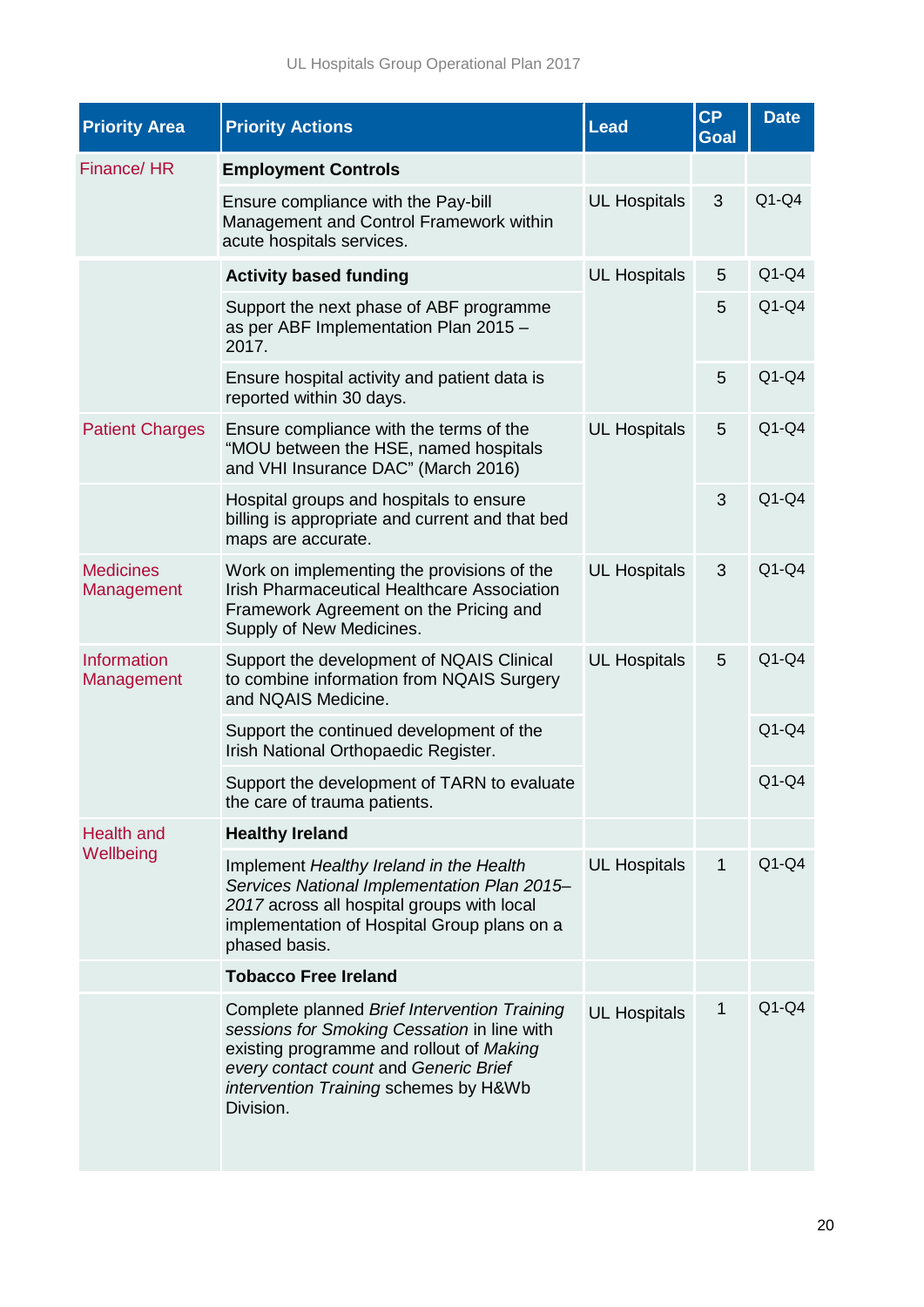| <b>Priority Area</b>                              | <b>Priority Actions</b>                                                                                                   | Lead        | <b>CP</b><br><b>Goal</b> | <b>Date</b> |
|---------------------------------------------------|---------------------------------------------------------------------------------------------------------------------------|-------------|--------------------------|-------------|
| Self-<br>Management of<br><b>Chronic Diseases</b> | Support the Implementation of the Self-<br>Management Support (SMS) framework in all<br>hospital groups on a phased basis | <b>ULHG</b> |                          | $Q1-Q4$     |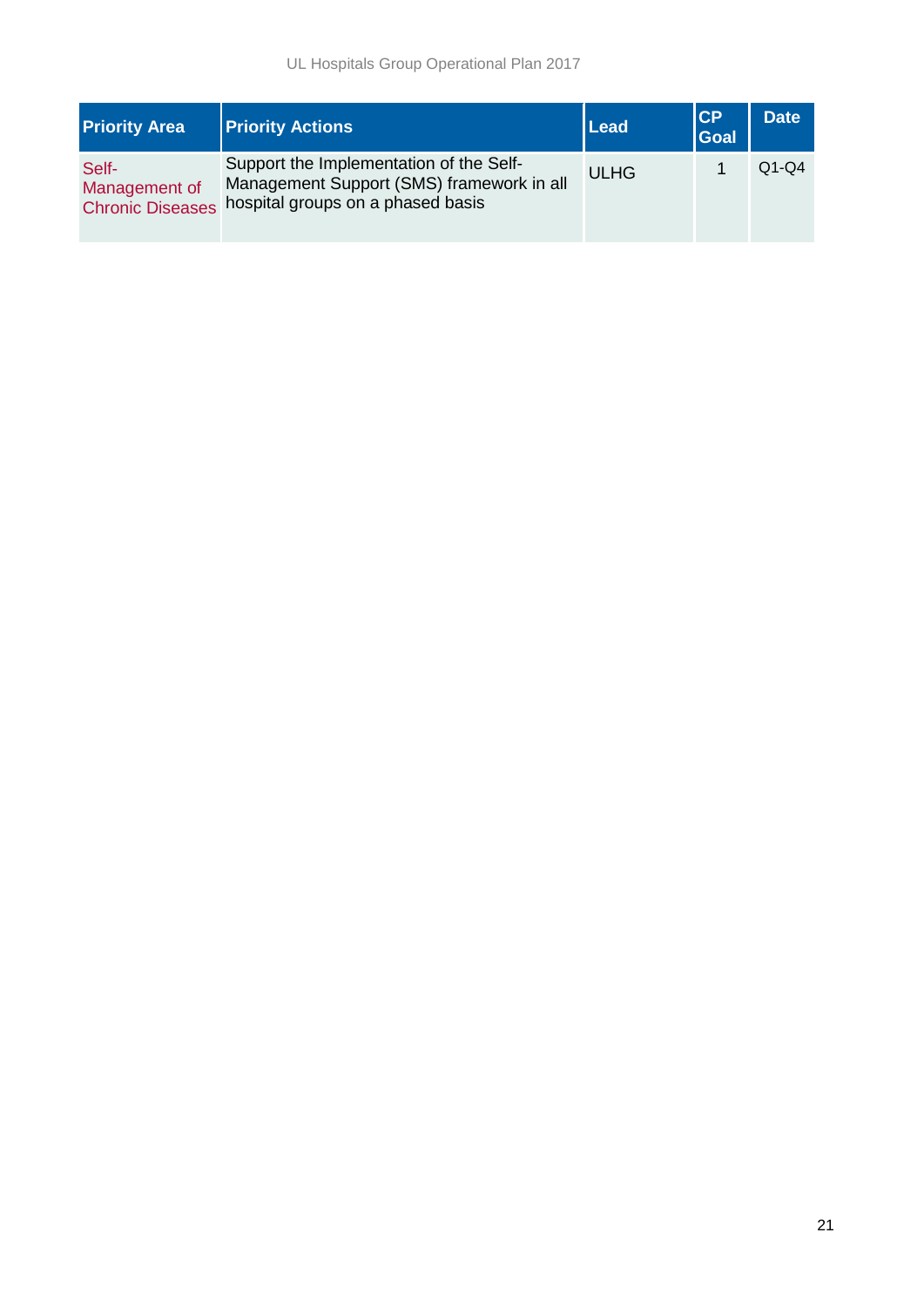## <span id="page-22-0"></span>Appendices

### <span id="page-22-1"></span>Appendix 1: Human Resources

## University Limerick Hospital Group WTE December 2016

| Hospital<br>Group     | Medical/<br>Dental | Nursing | Health &<br><b>Social Care</b> | Management/<br>Admin | General<br>Support Staff | Patient &<br><b>Client Care</b> | Total |
|-----------------------|--------------------|---------|--------------------------------|----------------------|--------------------------|---------------------------------|-------|
| UL Hospitals<br>Group | 474                | 1.498   | 366                            | 602                  | 264                      | 450                             | 3,596 |

<span id="page-22-2"></span>

| Hospital                      | WTE December 2016 |
|-------------------------------|-------------------|
| University Hospital Limerick  | 2,383             |
| University Maternity Hospital | 323               |
| Croom Hospital                | 151               |
| Ennis Hospital                | 220               |
| Nenagh Hospital               | 218               |
| St. John's Hospital           | 301               |
| <b>Total</b>                  | 3,596             |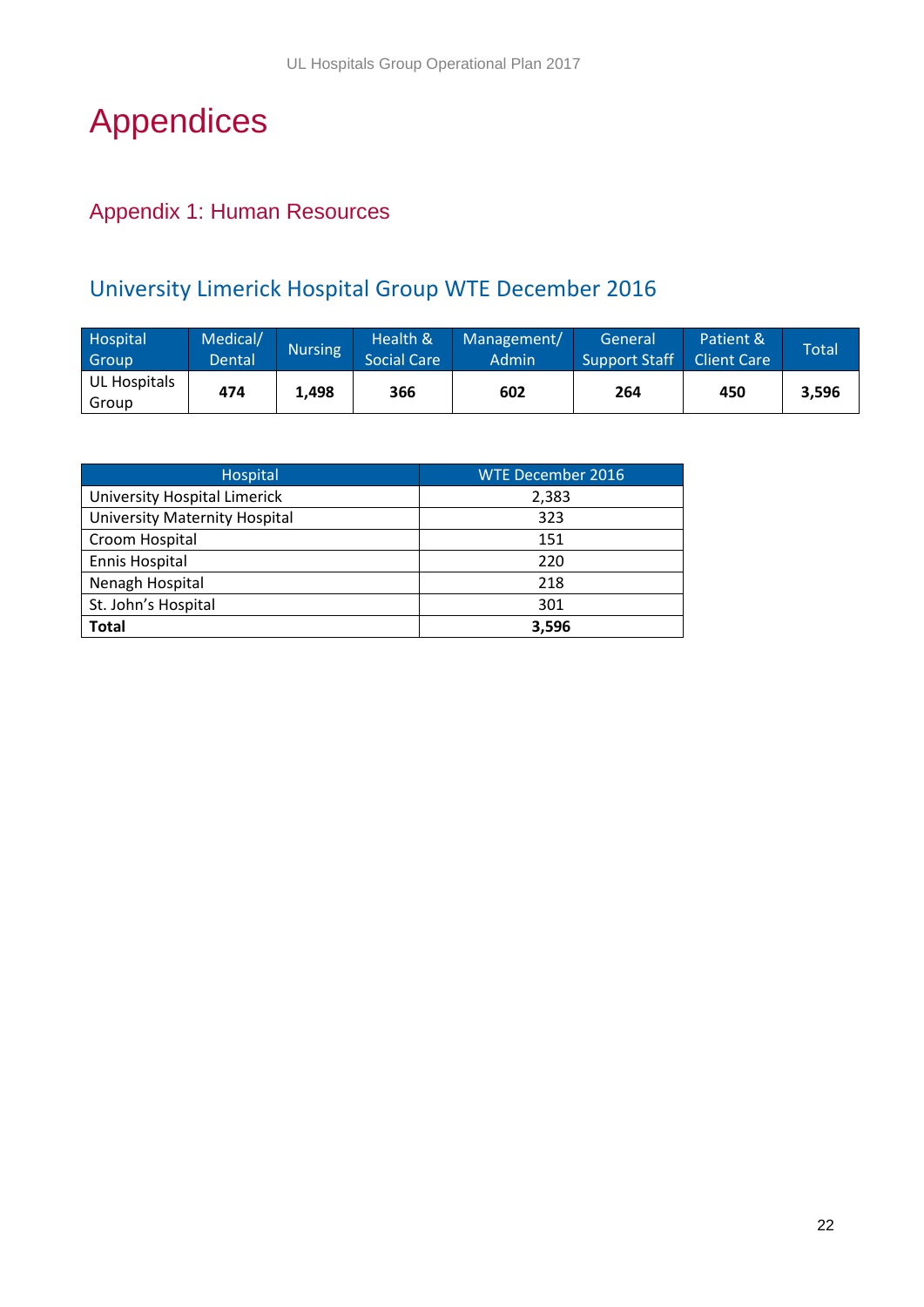## Appendix 2: Performance Indicator Suite - DOP

| System-Wide                                                                                                                                                                                             |                               |                                                                          |                                             |                                                               |
|---------------------------------------------------------------------------------------------------------------------------------------------------------------------------------------------------------|-------------------------------|--------------------------------------------------------------------------|---------------------------------------------|---------------------------------------------------------------|
| Indicator                                                                                                                                                                                               | <b>Reporting</b><br>Frequency | <b>NSP 2016</b><br><b>Expected</b><br><b>Activity /</b><br><b>Target</b> | Projected<br><b>Outturn</b><br>2016         | <b>Expected</b><br><b>Activity /</b><br><b>Target</b><br>2017 |
| <b>Budget Management including savings</b><br>Net Expenditure variance from plan (within budget)<br>Pay - Direct / Agency / Overtime                                                                    | M                             | 0.33%                                                                    | To be<br>reported in<br>Annual<br>Financial | $\leq 0.1\%$                                                  |
| Non-pay                                                                                                                                                                                                 | M                             | 0.33%                                                                    | Statements                                  | $\leq 0.1\%$                                                  |
| Income                                                                                                                                                                                                  | M                             | 0.33%                                                                    | 2016                                        | $\leq 0.1\%$                                                  |
| Capital<br>Capital expenditure versus expenditure profile                                                                                                                                               | Q                             | 100%                                                                     | 100%                                        | 100%                                                          |
| Audit<br>% of internal audit recommendations implemented by due date                                                                                                                                    | Q                             | 75%                                                                      | 75%                                         | 75%                                                           |
| % of internal audit recommendations implemented, against total no. of<br>recommendations, within 12 months of report being received                                                                     | $\Omega$                      | 95%                                                                      | 95%                                         | 95%                                                           |
| Service Arrangements / Annual Compliance Statement<br>% of number of Service Arrangements signed                                                                                                        | M                             | 100%                                                                     | 100%                                        | 100%                                                          |
| % of the monetary value of Service Arrangements signed                                                                                                                                                  | M                             | 100%                                                                     | 100%                                        | 100%                                                          |
| % of Annual Compliance Statements signed                                                                                                                                                                | Α                             | 100%                                                                     | 100%                                        | 100%                                                          |
| Workforce<br>% absence rates by staff category                                                                                                                                                          | M                             | $\leq 3.5\%$                                                             | 4.3%                                        | $\leq 3.5\%$                                                  |
| % adherence to funded staffing thresholds                                                                                                                                                               | M                             | >99.5%                                                                   | >99.5%                                      | >99.5%                                                        |
| <b>EWTD</b><br>< 24 hour shift (Acute and Mental Health)                                                                                                                                                | M                             | 100%                                                                     | 97%                                         | 100%                                                          |
| < 48 hour working week (Acute and Mental Health)                                                                                                                                                        | M                             | 95%                                                                      | 82%                                         | 95%                                                           |
| <b>Health and Safety</b><br>No. of calls that were received by the National Health and Safety Helpdesk                                                                                                  | $\mathsf{Q}$                  | 15%<br>increase                                                          | 15%                                         | 10%<br>increase                                               |
| <b>Service User Experience</b><br>% of complaints investigated within 30 working days of being acknowledged<br>by the complaints officer                                                                | M                             | 75%                                                                      | 75%                                         | 75%                                                           |
| <b>Serious Reportable Events</b><br>% of Serious Reportable Events being notified within 24 hours to the Senior<br>Accountable Officer and entered on the National Incident Management<br>System (NIMS) | M                             | 99%                                                                      | 40%                                         | 99%                                                           |
| % of investigations completed within 120 days of the notification of the<br>event to the Senior Accountable Officer                                                                                     | M                             | 90%                                                                      | 0%                                          | 90%                                                           |
| Safety Incident reporting<br>% of safety incidents being entered onto NIMS within 30 days of occurrence<br>by hospital group / CHO                                                                      | Q                             | 90%                                                                      | 50%                                         | 90%                                                           |
| Extreme and major safety incidents as a % of all incidents reported as<br>occurring                                                                                                                     | $\mathsf{Q}$                  | New PI<br>2017                                                           | New PI<br>2017                              | Actual<br>results to<br>be reported<br>in 2017                |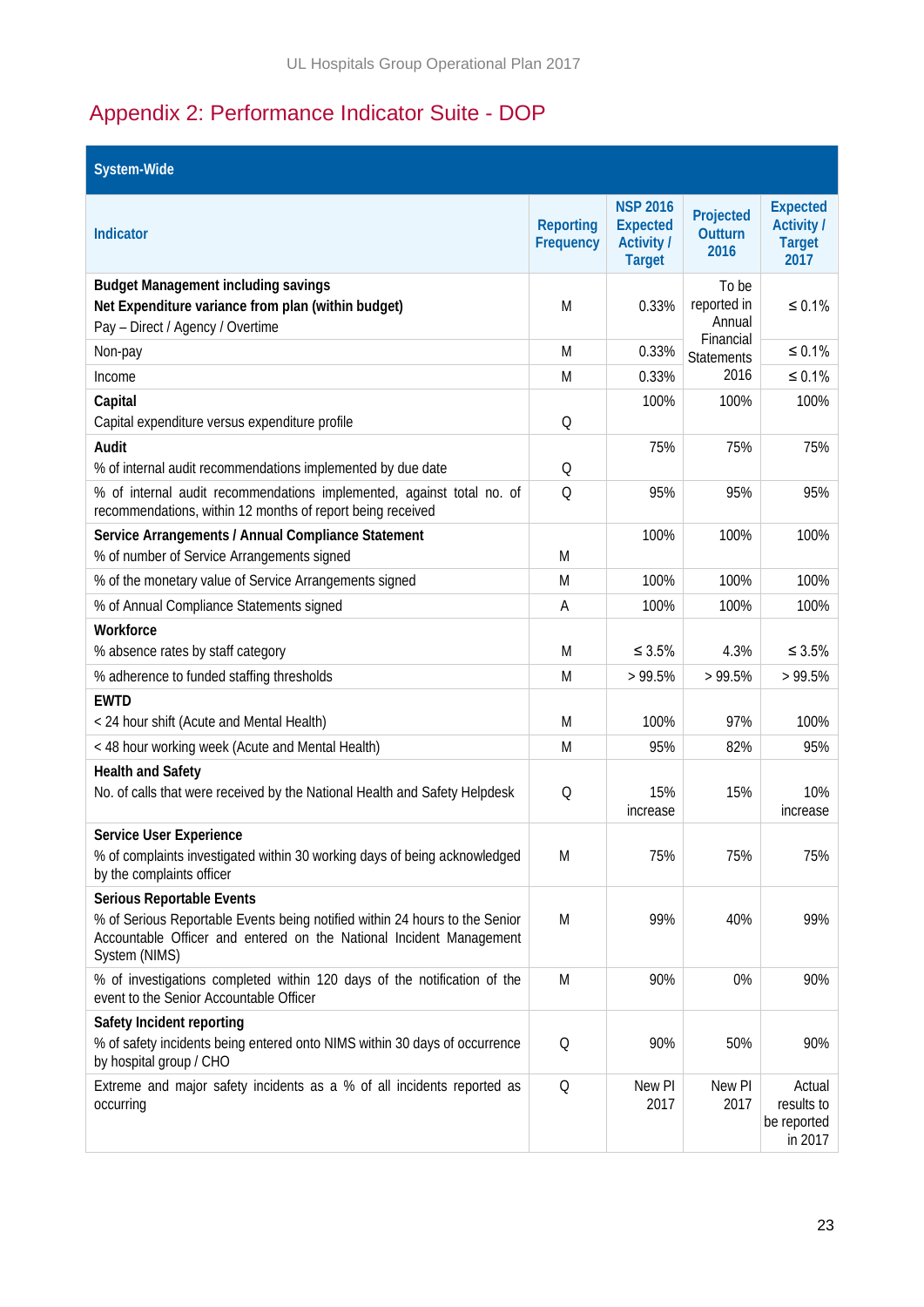| System-Wide                                                                                     |                        |                                                                          |                                     |                                                               |
|-------------------------------------------------------------------------------------------------|------------------------|--------------------------------------------------------------------------|-------------------------------------|---------------------------------------------------------------|
| Indicator                                                                                       | Reporting<br>Frequency | <b>NSP 2016</b><br><b>Expected</b><br><b>Activity /</b><br><b>Target</b> | Projected<br><b>Outturn</b><br>2016 | <b>Expected</b><br><b>Activity /</b><br><b>Target</b><br>2017 |
| % of claims received by State Claims Agency that were not reported<br>previously as an incident | A                      | New PI<br>2016                                                           | 55%                                 | 40%                                                           |
| HR <sup>®</sup><br>Number of nurses and midwives with authority to prescribe medicines          | Annual                 | New PI<br>2017                                                           | New PI<br>2017                      | Up to 940                                                     |
| nurses and midwives with authority to prescribe lonising<br>Number of<br>Radiation (X-Ray)      | Annual                 | New PI<br>2017                                                           | New PI<br>2017                      | Up to 310                                                     |

® The expected Activity/target 2017 for this KPI is a national target i.e. inclusive of all divisions

| <b>Acute Hospitals</b>                                   |                                       |                                      |                                                        |                                                      |          |             |         |         |         |         |                           |
|----------------------------------------------------------|---------------------------------------|--------------------------------------|--------------------------------------------------------|------------------------------------------------------|----------|-------------|---------|---------|---------|---------|---------------------------|
| <b>Service Area</b>                                      | New/<br><b>Existing</b><br><b>KPI</b> | <b>Reporting</b><br><b>Frequency</b> | <b>National</b><br>Projected<br><b>Outturn</b><br>2016 | <b>Expected Activity/ Targets 2017</b>               |          |             |         |         |         |         |                           |
| <b>Activity</b>                                          |                                       |                                      |                                                        | University of<br><b>Limerick</b><br><b>Hospitals</b> | UHL      | <b>UMHL</b> | lсн     | SJL     | EH      | NH      | <b>National</b><br>Target |
| <b>Beds Available</b><br>Inpatient beds                  | Existing                              | Monthly                              | 10,643                                                 |                                                      |          |             |         |         |         |         | 10,681                    |
| Day Beds /<br>Places <sup>**</sup>                       | Existing                              | Monthly                              | 2,150                                                  |                                                      |          |             |         |         |         |         | 2,150                     |
| <b>Discharges</b><br>Activity∞<br><b>Inpatient Cases</b> | Existing                              | Monthly                              | 635,414                                                | 49,549                                               | 28,549   | 7,579       | 1,766   | 5,099   | 4,265   | 2,291   | 640,627                   |
| Inpatient<br>Weighted Units                              | Existing                              | Monthly                              | 632,282                                                | 42,958                                               | 26,793.6 | 4,972.2     | 3,207.9 | 3,929.4 | 2,173.2 | 1,881.7 | 639,487                   |
| Day Case<br>Cases∞<br>(includes<br>Dialysis)             | Existing                              | Monthly                              | 1,044,192                                              | 57,730                                               | 34,787   | 159         | 3,164   | 5,362   | 6,606   | 7,652   | 1,062,363                 |
| Day Case<br>Weighted Units<br>(includes<br>Dialysis)     | Existing                              | Monthly                              | 1,030,918                                              | 67,007                                               | 37,390.2 | 213.3       | 5,374.2 | 6,878.1 | 7,377.1 | 9,773.8 | 1,028,669                 |
| <b>Total inpatient</b><br>and day case<br>Cases $\infty$ | Existing                              | Monthly                              | 1,679,606                                              | 107,279                                              | 63,336   | 7,738       | 4,930   | 10,461  | 10,871  | 9,943   | 1,702,990                 |
| Emergency<br>Inpatient<br>Discharges                     | Existing                              | Monthly                              | 424,659                                                | 34,712                                               | 24,338   | 808         | 408     | 3,287   | 4,039   | 1,832   | 429,872                   |
| Elective<br>Inpatient<br>Discharges                      | Existing                              | Monthly                              | 94,587                                                 | 7,904                                                | 4,042    | 10          | 1,358   | 1,812   | 223     | 459     | 94,587                    |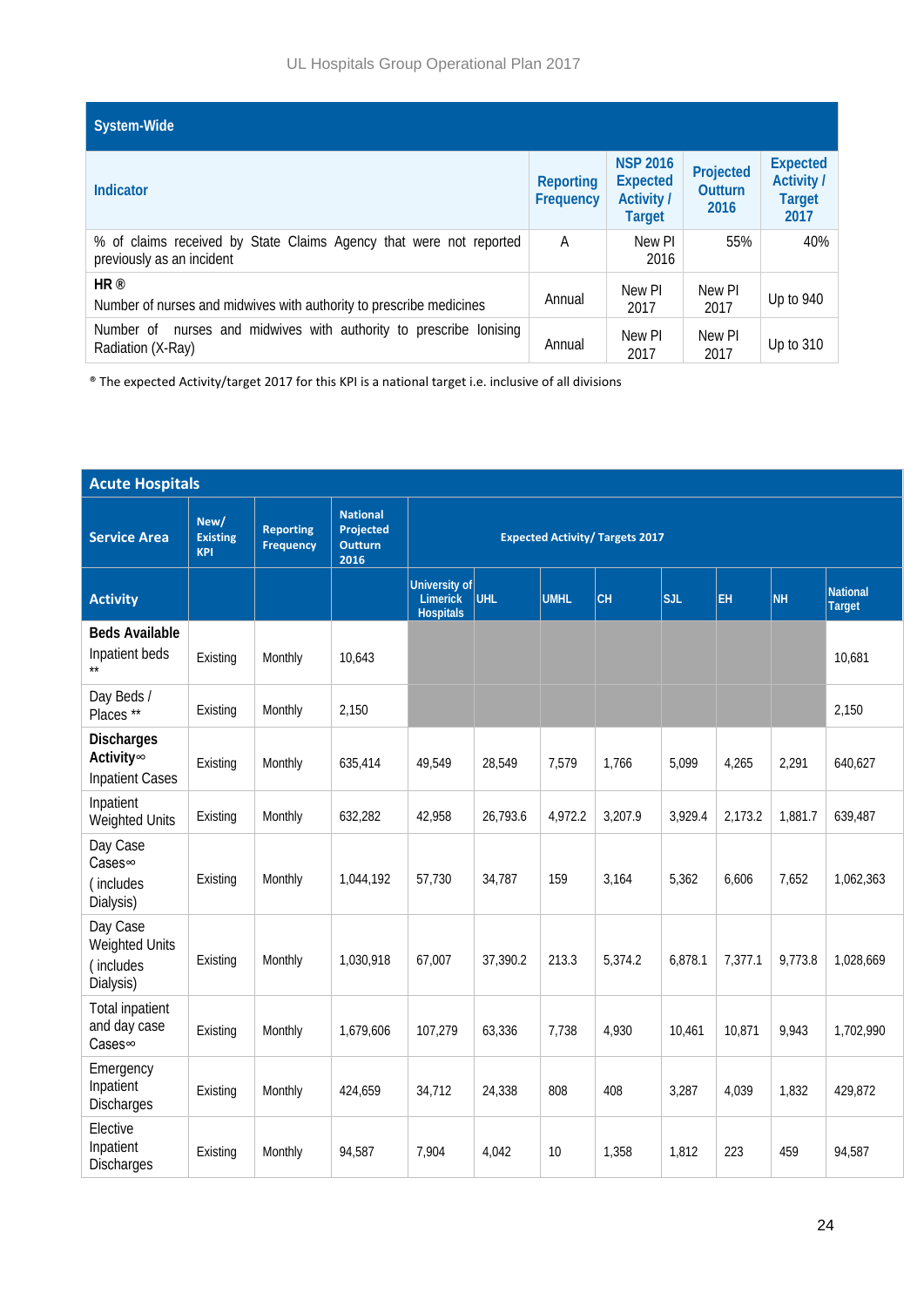UL Hospitals Group Operational Plan 2017

|                                                                                                                            | <b>Acute Hospitals</b>                |                                      |                                                        |                                                      |         |             |        |        |                |           |                           |
|----------------------------------------------------------------------------------------------------------------------------|---------------------------------------|--------------------------------------|--------------------------------------------------------|------------------------------------------------------|---------|-------------|--------|--------|----------------|-----------|---------------------------|
| <b>Service Area</b>                                                                                                        | New/<br><b>Existing</b><br><b>KPI</b> | <b>Reporting</b><br><b>Frequency</b> | <b>National</b><br>Projected<br><b>Outturn</b><br>2016 | <b>Expected Activity/ Targets 2017</b>               |         |             |        |        |                |           |                           |
| <b>Activity</b>                                                                                                            |                                       |                                      |                                                        | University of<br><b>Limerick</b><br><b>Hospitals</b> | UHL     | <b>UMHL</b> | CH     | SJL    | EH             | <b>NH</b> | National<br><b>Target</b> |
| Maternity<br>Inpatient<br>Discharges                                                                                       | Existing                              | Monthly                              | 116,168                                                | 6,933                                                | 169     | 6,761       |        |        | $\mathfrak{Z}$ |           | 116,168                   |
| Emergency<br>Care<br><b>New</b><br>ED<br>attendances                                                                       | Existing                              | Monthly                              | 1,141,437                                              | 60,523                                               | 60,523  |             |        |        |                |           | 1,168,318                 |
| <b>ED</b><br>-Return<br>attendances                                                                                        | Existing                              | Monthly                              | 94,483                                                 | 4,159                                                | 4,159   |             |        |        |                |           | 94,225                    |
| - Injury Unit<br>attendances $\Omega$                                                                                      | New PI<br>2017                        | Monthly                              | 81,141                                                 | 27,418                                               |         |             |        | 10,274 | 9,255          | 7,889     | 81,919                    |
| - Other<br>emergency<br>presentations                                                                                      | New PI<br>2017                        | Monthly                              | 49,029                                                 |                                                      |         |             |        |        |                |           | 48,895                    |
| <b>Births: Total</b><br>no. of births                                                                                      | Existing                              | Monthly                              | 63,420                                                 | 4,441                                                |         | 4,441       |        |        |                |           | 63,247                    |
| OPD: Total no.<br>of new and<br>return<br>outpatient<br>attendances                                                        | Existing                              | Monthly                              | 3,342,981                                              | 236,614                                              | 159,643 | 25,507      | 11,287 | 10,644 | 17,399         | 12,134    | 3,340,981                 |
| Outpatient<br>attendances -<br>New: Return<br>Ratio<br>(excluding<br>obstetrics and<br>warfarin<br>haematology<br>clinics) | Existing                              | Monthly                              | 1:2.4                                                  | 1:2                                                  | 1:2     | 1:2         | 1:2    | 1:2    | 1:2            | 1:2       | 1:2                       |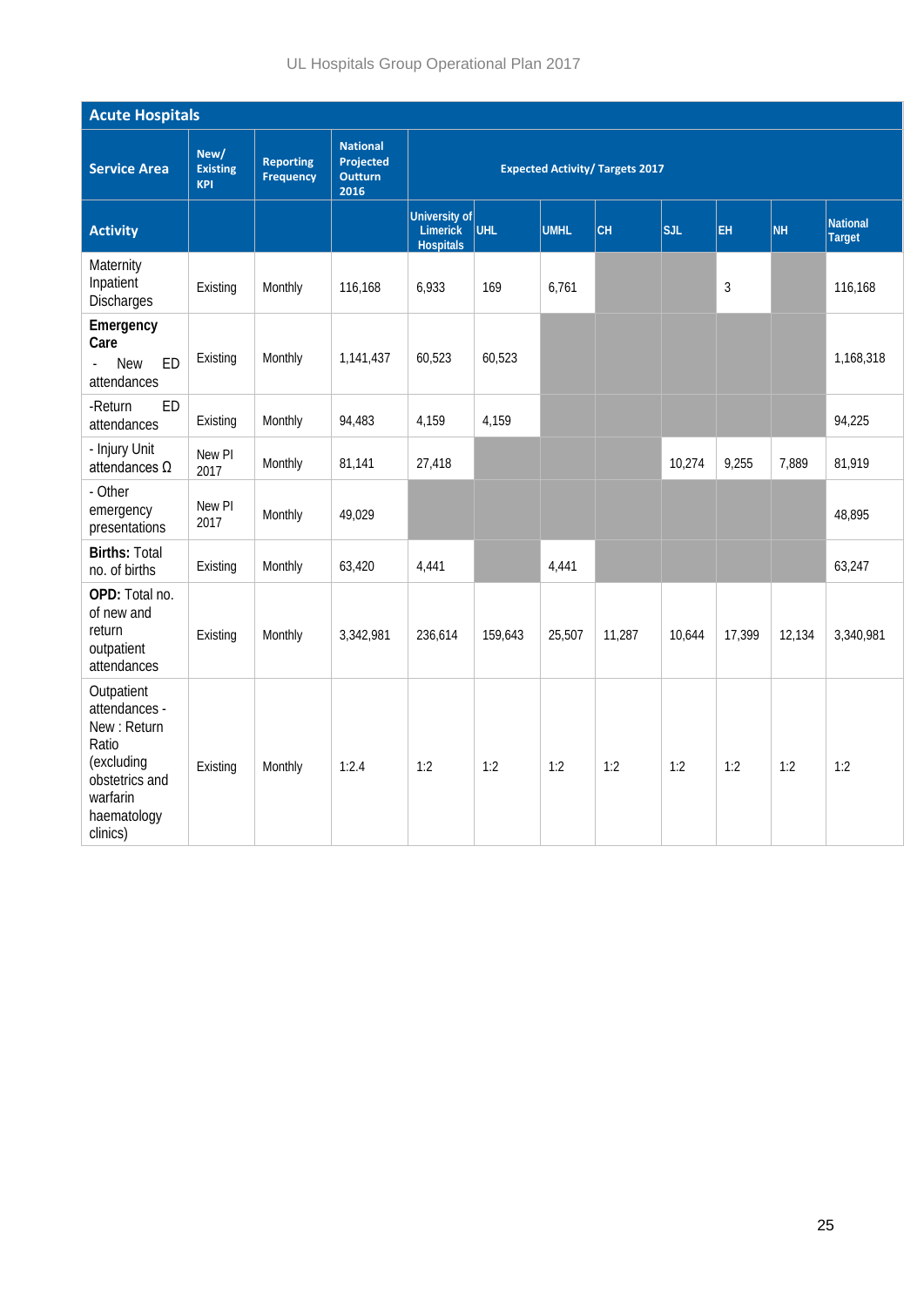## <span id="page-26-0"></span>Detailed Activity targets by hospital for Inpatients and day cases

|             |                           | <b>Elective/</b>        | <b>Inpatients</b> |           |        | <b>Daycases</b> |
|-------------|---------------------------|-------------------------|-------------------|-----------|--------|-----------------|
| Group       | <b>Hospital</b>           | Emergency/<br>Maternity | <b>Cases</b>      | <b>WU</b> | Cases  | WU              |
| 6. UL Group | <b>Maternity Limerick</b> | Elective                | 10                | 26.0      |        |                 |
| 6. UL Group | <b>Maternity Limerick</b> | Emergency               | 808               | 1,191.3   |        |                 |
| 6. UL Group | <b>Maternity Limerick</b> | Maternity               | 6,761             | 3,754.9   | 159    | 213.3           |
| 6. UL Group | Limerick                  | Elective                | 4,042             | 5,498.1   | 34,772 | 37,359.6        |
| 6. UL Group | Limerick                  | Emergency               | 24,338            | 21,239.6  |        |                 |
| 6. UL Group | Limerick                  | Maternity               | 169               | 55.9      | 15     | 30.6            |
| 6. UL Group | Croom                     | Elective                | 1,358             | 2,438.8   | 3,164  | 5,374.2         |
| 6. UL Group | Croom                     | Emergency               | 408               | 769.1     |        |                 |
| 6. UL Group | St Johns Limerick         | Elective                | 1,812             | 2,198.7   | 5,362  | 6,878.1         |
| 6. UL Group | St Johns Limerick         | Emergency               | 3,287             | 1,730.7   |        |                 |
| 6. UL Group | Ennis                     | Elective                | 223               | 148.3     | 6,606  | 7,377.1         |
| 6. UL Group | Ennis                     | Emergency               | 4,039             | 2,024.6   |        |                 |
| 6. UL Group | Ennis                     | Maternity               | $\mathfrak{Z}$    | 0.3       |        |                 |
| 6. UL Group | Nenagh                    | Elective                | 459               | 178.5     | 7,652  | 9,773.8         |
| 6. UL Group | Nenagh                    | Emergency               | 1,832             | 1,703.2   |        |                 |
|             |                           |                         |                   |           |        |                 |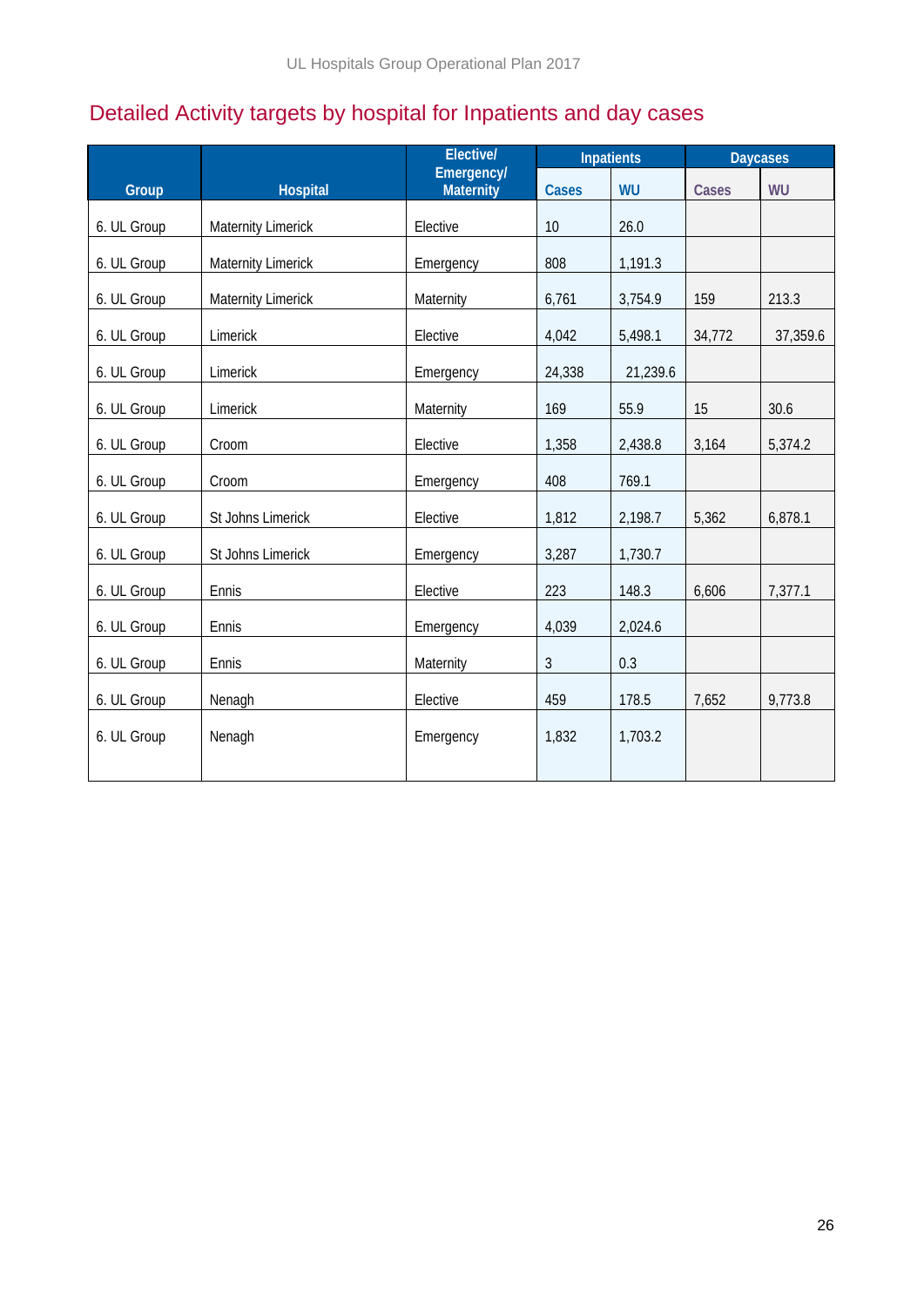| <b>Acute Hospitals</b>                                                                                                                                                                   |                             |                               |                                              |                                              |  |  |  |
|------------------------------------------------------------------------------------------------------------------------------------------------------------------------------------------|-----------------------------|-------------------------------|----------------------------------------------|----------------------------------------------|--|--|--|
| Service Area - Performance Indicator                                                                                                                                                     | New/<br><b>Existing KPI</b> | <b>Reporting</b><br>Frequency | <b>National</b><br>Projected<br>Outturn 2016 | <b>Expected</b><br>Activity/<br>Targets 2017 |  |  |  |
| <b>Activity Based Funding (MFTP) model</b><br>HIPE Completeness - Prior month: % of cases entered into<br><b>HIPE</b>                                                                    | Existing                    | Monthly                       | 96%                                          | 100%                                         |  |  |  |
| Dialysis $\Delta$<br>Number of Haemodialysis patients treated in Acute Hospitals                                                                                                         | <b>New PI 2017</b>          | <b>Bi-Annual</b>              | New PI 2017                                  | 170002                                       |  |  |  |
| Number of Haemodialysis patients treated in Contracted<br>Centres <sup>**</sup>                                                                                                          | <b>New PI 2017</b>          | <b>Bi-Annual</b>              | <b>New PI 2017</b>                           | $81,900 - 83,304$                            |  |  |  |
| Number of Home Therapies dialysis Patients Treatments **                                                                                                                                 | Existing                    | <b>Bi-Annual</b>              | 89,815                                       | $90,400 - 98,215$                            |  |  |  |
| Outpatient<br>New OPD attendance DNA rates **                                                                                                                                            | Existing                    | Monthly                       | 12.7%                                        | 12%                                          |  |  |  |
| % of Clinicians with individual OPD DNA rate of 10% or less                                                                                                                              | Existing                    | Monthly                       | 36.5%                                        | 50%                                          |  |  |  |
| Inpatient, Day Case and Outpatient Waiting Times<br>% of adults waiting < 15 months for an elective procedure<br>(inpatient)                                                             | Existing                    | Monthly                       | 88.1%                                        | 90%                                          |  |  |  |
| % of adults waiting < 15 months for an elective procedure<br>(day case)                                                                                                                  | Existing                    | Monthly                       | 92.2%                                        | 95%                                          |  |  |  |
| % of children waiting < 15 months for an elective procedure<br>(inpatient)                                                                                                               | Existing                    | Monthly                       | 93%                                          | 95%                                          |  |  |  |
| % of children waiting < 15 months for an elective procedure<br>(day case)                                                                                                                | Existing                    | Monthly                       | 96.8%                                        | 97%                                          |  |  |  |
| % of people waiting < 52 weeks for first access to OPD<br>services                                                                                                                       | Existing                    | Monthly                       | 84.3%                                        | 85%                                          |  |  |  |
| % of routine patients on Inpatient and Day Case Waiting lists<br>that are chronologically scheduled **                                                                                   | Existing                    | Monthly                       | 75.8%                                        | 90%                                          |  |  |  |
| Elective Scheduled care waiting list cancellation rate)**                                                                                                                                | Existing/<br>amended        | Monthly                       | TBC                                          | <b>TBC</b>                                   |  |  |  |
| Colonoscopy / Gastrointestinal Service<br>Number of people waiting greater than 4 weeks for access to<br>an urgent colonoscopy                                                           | <b>New PI 2017</b>          | Monthly                       | 0                                            | 0                                            |  |  |  |
| % of people waiting < 13 weeks following a referral for<br>routine colonoscopy or OGD                                                                                                    | Existing                    | Monthly                       | 51.5%                                        | 70%                                          |  |  |  |
| <b>Emergency Care and Patient Experience Time</b><br>% of all attendees at ED who are discharged or admitted<br>within 6 hours of registration                                           | Existing                    | Monthly                       | 68%                                          | 75%                                          |  |  |  |
| % of all attendees at ED who are discharged or admitted<br>within 9 hours of registration (goal is 100% performance with<br>a target of $\geq$ improvement in 2017 against 2016 outturn) | Existing                    | Monthly                       | 81.5%                                        | 100%                                         |  |  |  |
| % of ED patients who leave before completion of treatment                                                                                                                                | Existing                    | Monthly                       | 5.2%                                         | $< 5\%$                                      |  |  |  |
| % of all attendees at ED who are in ED < 24 hours                                                                                                                                        | Existing                    | Monthly                       | 96.5%                                        | 100%                                         |  |  |  |
| % of patients attending ED aged 75 years and over **                                                                                                                                     | Existing                    | Monthly                       | 11.4%                                        | 13%                                          |  |  |  |
| % of all attendees aged 75 years and over at ED who are<br>discharged or admitted within six hours of registration                                                                       | Existing                    | Monthly                       | 44.5%                                        | 95%                                          |  |  |  |
| % of patients 75 years or over who were admitted or                                                                                                                                      | Existing                    | Monthly                       | 62.2%                                        | 100%                                         |  |  |  |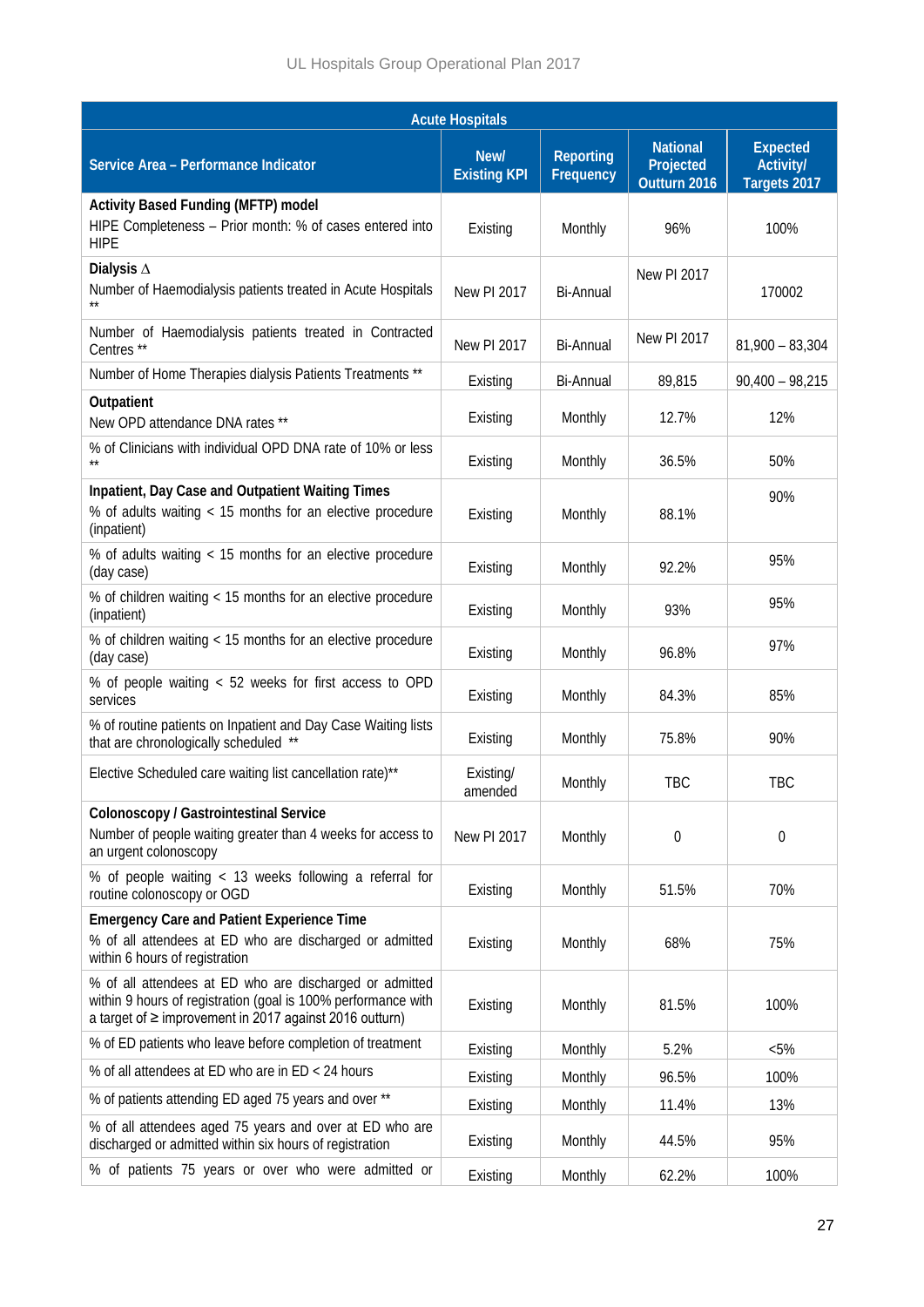| <b>Acute Hospitals</b>                                                                                                                                                                                     |                             |                               |                                              |                                                     |  |  |  |
|------------------------------------------------------------------------------------------------------------------------------------------------------------------------------------------------------------|-----------------------------|-------------------------------|----------------------------------------------|-----------------------------------------------------|--|--|--|
| Service Area - Performance Indicator                                                                                                                                                                       | New/<br><b>Existing KPI</b> | <b>Reporting</b><br>Frequency | <b>National</b><br>Projected<br>Outturn 2016 | <b>Expected</b><br><b>Activity/</b><br>Targets 2017 |  |  |  |
| discharged from ED within nine hours of registration                                                                                                                                                       |                             |                               |                                              |                                                     |  |  |  |
| % of all attendees aged 75 years and over at ED who are<br>discharged or admitted within 24 hours of registration                                                                                          | <b>New PI 2017</b>          | Monthly                       | <b>New PI 2017</b>                           | 100%                                                |  |  |  |
| <b>Ambulance Turnaround Times</b>                                                                                                                                                                          |                             |                               |                                              |                                                     |  |  |  |
| % of ambulances that have a time interval of $\leq 60$ minutes<br>from arrival at ED to when the ambulance crew declares the<br>readiness of the ambulance to accept another call (clear and<br>available) | Existing                    | Monthly                       | 93.4%                                        | 95%                                                 |  |  |  |
| Length of Stay<br>ALOS for all inpatient discharges excluding LOS over 30<br>days                                                                                                                          | Existing                    | Monthly                       | 4.6                                          | 4.3                                                 |  |  |  |
| ALOS for all inpatients **                                                                                                                                                                                 | Existing                    | Monthly                       | 5.4                                          | 5                                                   |  |  |  |
| Medical<br>Medical patient average length of stay                                                                                                                                                          | Existing                    | Monthly                       | 6.8                                          | 6.3                                                 |  |  |  |
| % of medical patients who are discharged or admitted from<br>AMAU within six hours AMAU registration                                                                                                       | Existing                    | Monthly                       | 63.7%                                        | 75%                                                 |  |  |  |
| % of all medical admissions via AMAU                                                                                                                                                                       | Existing                    | Monthly                       | 35%                                          | 45%                                                 |  |  |  |
| % of emergency re-admissions for acute medical conditions<br>to the same hospital within 30 days of discharge                                                                                              | New PI 2017                 | Monthly                       | New PI 2017                                  | 11.1%                                               |  |  |  |
| Surgery<br>Surgical patient average length of stay                                                                                                                                                         | Existing                    | Monthly                       | 5.3                                          | 5.0                                                 |  |  |  |
| % of elective surgical inpatients who had principal procedure<br>conducted on day of admission                                                                                                             | Existing                    | Monthly                       | 72.5%                                        | 82%                                                 |  |  |  |
| % day case rate for Elective Laparoscopic Cholecystectomy                                                                                                                                                  | Existing                    | Monthly                       | 43.6%                                        | >60%                                                |  |  |  |
| Percentage bed day utilisation by acute surgical admissions<br>who do not have an operation**                                                                                                              | Existing                    | Monthly                       | 37.8%                                        | 35.8%                                               |  |  |  |
| % of emergency hip fracture surgery carried out within 48<br>hours                                                                                                                                         | Existing                    | Monthly                       | 86.7%                                        | 95%                                                 |  |  |  |
| % of surgical re-admissions to the same hospital within 30<br>days of discharge                                                                                                                            | Existing                    | Monthly                       | 2.1%                                         | $< 3\%$                                             |  |  |  |
| <b>Delayed Discharges</b><br>No. of bed days lost through delayed discharges                                                                                                                               | Existing                    | Monthly                       | 200,774                                      | < 182,500                                           |  |  |  |
| No. of beds subject to delayed discharges                                                                                                                                                                  | Existing                    | Monthly                       | 630                                          | < 500(475)                                          |  |  |  |
| <b>Health Care Associated Infections (HCAI)</b><br>% compliance of hospital staff with the World Health<br>Organisation's (WHO) 5 moments of hand hygiene using the<br>national hand hygiene audit tool    | Existing                    | Bi- Annual                    | 89.2%                                        | 90%                                                 |  |  |  |
| Rate of new cases of Hospital acquired Staph. Aureus<br>bloodstream infection                                                                                                                              | New PI 2017                 | Monthly                       | New PI 2017                                  | < 1/10,000 Bed<br>days used                         |  |  |  |
| Rate of new cases of Hospital acquired C. difficile infection                                                                                                                                              | <b>New PI 2017</b>          | Monthly                       | New PI 2017                                  | $< 2/10,000$ Bed<br>days used                       |  |  |  |
| Mortality<br>Standardised Mortality Ratio (SMR) for inpatient deaths by<br>hospital and defined clinical condition **                                                                                      | Existing/<br>Modified       | Annual                        | Data Not Yet<br>Available                    | N/A                                                 |  |  |  |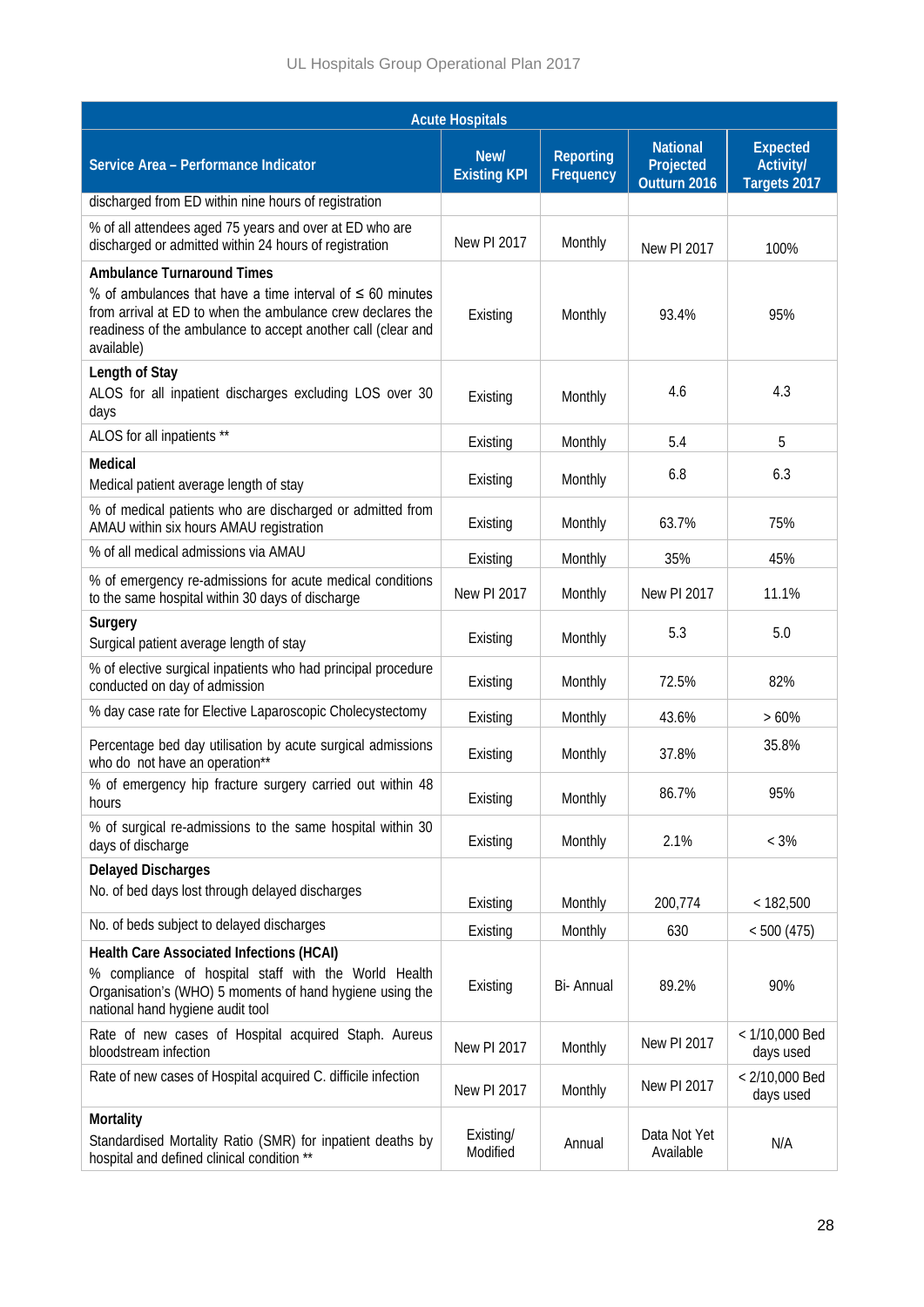| <b>Acute Hospitals</b>                                                                                                                                                              |                             |                               |                                              |                                                     |  |  |  |
|-------------------------------------------------------------------------------------------------------------------------------------------------------------------------------------|-----------------------------|-------------------------------|----------------------------------------------|-----------------------------------------------------|--|--|--|
| Service Area - Performance Indicator                                                                                                                                                | New/<br><b>Existing KPI</b> | <b>Reporting</b><br>Frequency | <b>National</b><br>Projected<br>Outturn 2016 | <b>Expected</b><br><b>Activity/</b><br>Targets 2017 |  |  |  |
| Quality<br>Rate of slip, trip or fall incidents for as reported to NIMS that<br>were classified as major or extreme                                                                 | <b>New PI 2017</b>          | Monthly                       | <b>New PI 2017</b>                           | Reporting to<br>commence in<br>2017                 |  |  |  |
| <b>Medication Safety</b><br>Rate of medication error incidents as reported to NIMS that<br>were classified as major or extreme                                                      | <b>New PI 2017</b>          | Monthly                       | <b>New PI 2017</b>                           | Reporting to<br>commence in<br>2017                 |  |  |  |
| <b>Patient Experience</b><br>% of hospital groups conducting annual patient experience<br>surveys amongst representative samples of their patient<br>population                     | Existing                    | Annual                        | <b>TBC</b>                                   | 100%                                                |  |  |  |
| <b>National Early Warning Score (NEWS)</b><br>% of hospitals with implementation of NEWS in all clinical<br>areas of acute hospitals and single specialty hospitals                 | Existing                    | Quarterly                     | 96%                                          | 100%                                                |  |  |  |
| % of all clinical staff who have been trained in the<br>COMPASS programme                                                                                                           | Existing                    | Quarterly                     | 64.5%                                        | >95%                                                |  |  |  |
| % of hospitals with implementation of PEWS (Paediatric<br>Early Warning System) **                                                                                                  | Existing                    | Quarterly                     | N/A                                          | 100%                                                |  |  |  |
| <b>Irish Maternity Early Warning Score (IMEWS)</b><br>% of maternity units / hospitals with full implementation of<br><b>IMEWS</b>                                                  | Existing                    | Quarterly                     | 100%                                         | 100%                                                |  |  |  |
| % of hospitals with implementation of IMEWS for pregnant<br>patients                                                                                                                | Existing                    | Quarterly                     | 84%                                          | 100%                                                |  |  |  |
| <b>Clinical Guidelines</b><br>% of maternity units / hospitals with an implementation plan<br>for the guideline for clinical handover in maternity services                         | <b>New PI 2017</b>          | Quarterly                     | <b>New PI 2017</b>                           | 100%                                                |  |  |  |
| % of acute hospitals with an implementation plan for the<br>guideline for clinical handover                                                                                         | <b>New PI 2017</b>          | Quarterly                     | <b>New PI 2017</b>                           | 100%                                                |  |  |  |
| <b>National Standards</b><br>% of hospitals who have completed first assessment against<br>the NSSBH                                                                                | Existing                    | Quarterly                     | 90%                                          | 100%                                                |  |  |  |
| % of hospitals who have commenced second assessment<br>against the NSSBH                                                                                                            | Existing                    | Quarterly                     | 50%                                          | 95%                                                 |  |  |  |
| % maternity units which have completed and published<br>Maternity Patient Safety Statement and discussed same at<br>Hospital Management Team meetings each month                    | Existing                    | Monthly                       | 100%                                         | 100%                                                |  |  |  |
| % of Acute Hospitals which have completed and published<br>Patient Safety Statements and discussed at Hospital<br>Management Team each month **                                     | Existing                    | Monthly                       | N/A                                          | 100%                                                |  |  |  |
| <b>Patient Engagement</b><br>% of hospitals that have processes in place for participative<br>engagement with patients about design, delivery &<br>evaluation of health services ** | Existing                    | Annual                        | N/A                                          | 100%                                                |  |  |  |
| Ratio of compliments to complaints **                                                                                                                                               | Existing                    | Quarterly                     | 1:1                                          | 2:1                                                 |  |  |  |
| <b>Stroke</b><br>% acute stroke patients who spend all or some of their<br>hospital stay in an acute or combined stroke unit **                                                     | Existing                    | Quarterly                     | 56.2%                                        | 90%                                                 |  |  |  |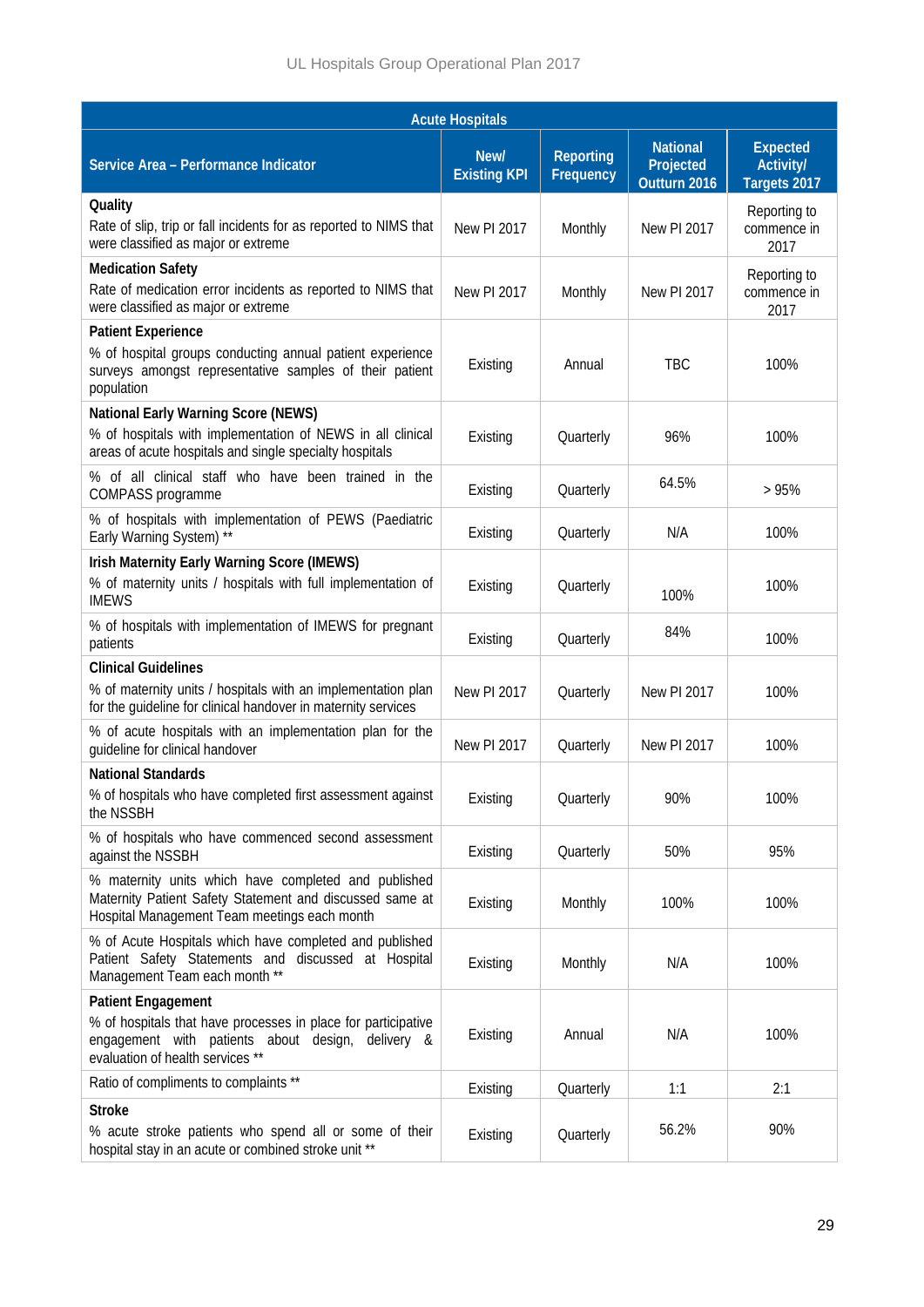|                                                                                                                      | <b>Acute Hospitals</b>      |                               |                                              |                                                     |
|----------------------------------------------------------------------------------------------------------------------|-----------------------------|-------------------------------|----------------------------------------------|-----------------------------------------------------|
| Service Area - Performance Indicator                                                                                 | New/<br><b>Existing KPI</b> | <b>Reporting</b><br>Frequency | <b>National</b><br>Projected<br>Outturn 2016 | <b>Expected</b><br><b>Activity/</b><br>Targets 2017 |
| % of patients with confirmed acute ischaemic stroke who<br>receive thrombolysis                                      | Existing                    | Quarterly                     | 10.5%                                        | 9%                                                  |
| % of hospital stay for acute stroke patients in stroke unit who<br>are admitted to an acute or combined stroke unit  | Existing                    | Quarterly                     | 65.9%                                        | 90%                                                 |
| <b>Acute Coronary Syndrome</b><br>% STEMI patients (without contraindication to reperfusion<br>therapy) who get PPCI | Existing                    | Quarterly                     | 89.7%                                        | 90%                                                 |
| % of reperfused STEMI patients (or LBBB) who get timely<br><b>PPCI</b>                                               | Existing                    | Quarterly                     | 70.8%                                        | 80%                                                 |
| <b>COPD</b><br>Mean and median LOS for patients admitted with COPD <sup>**</sup>                                     | Existing                    | Quarterly                     | 7.7<br>5                                     | 7.6<br>5                                            |
| % re-admission to same acute hospitals of patients with<br>COPD within 90 days **                                    | Existing                    | Quarterly                     | 27%                                          | 24%                                                 |
| No. of acute hospitals with COPD outreach programme **                                                               | Existing                    | Quarterly                     | 15                                           | 18                                                  |
| Access to structured Pulmonary Rehabilitation Programme<br>in acute hospital services **                             | Existing                    | Quarterly                     | 29                                           | 33                                                  |
| Asthma<br>% nurses in secondary care who are trained by national<br>asthma programme **                              | Existing                    | Quarterly                     | 1.3%                                         | 70%                                                 |
| Number of bed days used by all emergency in-patients with<br>a principal diagnosis of asthma**                       | Existing/<br>amended        | Quarterly                     | 11,394                                       | 3% Reduction                                        |
| Number of bed days used by emergency inpatients < 6 years<br>old with a principal diagnosis of asthma**              | Existing/<br>amended        | Quarterly                     | 1,650                                        | 5% Reduction                                        |
| <b>Diabetes</b><br>Number of lower limb amputations performed on Diabetic<br>patients **                             | Existing                    | Annual                        | 449                                          | < 488                                               |
| Average length of stay for Diabetic patients with foot ulcers<br>$***$                                               | Existing                    | Annual                        | 17.4                                         | ≤17.5 days                                          |
| % increase in hospital discharges following emergency<br>admission for uncontrolled diabetes. **                     | Existing                    | Annual                        | Data Not<br>Available Until<br>Q1 2017       | $≤10%$ increase                                     |
| <b>Blood Policy</b><br>No. of units of platelets issued in the reporting period                                      | Existing                    | Monthly                       | 20,704                                       | 21,000                                              |
| % of units of platelets outdated in the reporting period **                                                          | Existing                    | Monthly                       | 5.1%                                         | $< 5\%$                                             |
| % of O Rhesus negative red blood cell units issued **                                                                | Existing                    | Monthly                       | 13.3%                                        | < 14%                                               |
| % of red blood cell units rerouted **                                                                                | Existing                    | Monthly                       | 3.4%                                         | $<$ 4%                                              |
| % of red blood cell units outdated out of a total of red blood<br>cell units issued**                                | Existing                    | Monthly                       | 0.5%                                         | $< 1\%$                                             |
| HR - Compliance with EWTD<br>European Working Time Directive compliance for NCHDs - <<br>24 hour shift               | Existing                    | Monthly                       | 97.1%                                        | 100%                                                |
| European Working Time Directive compliance for NCHDs - <<br>48 hour working week                                     | Existing                    | Monthly                       | 81%                                          | 95%                                                 |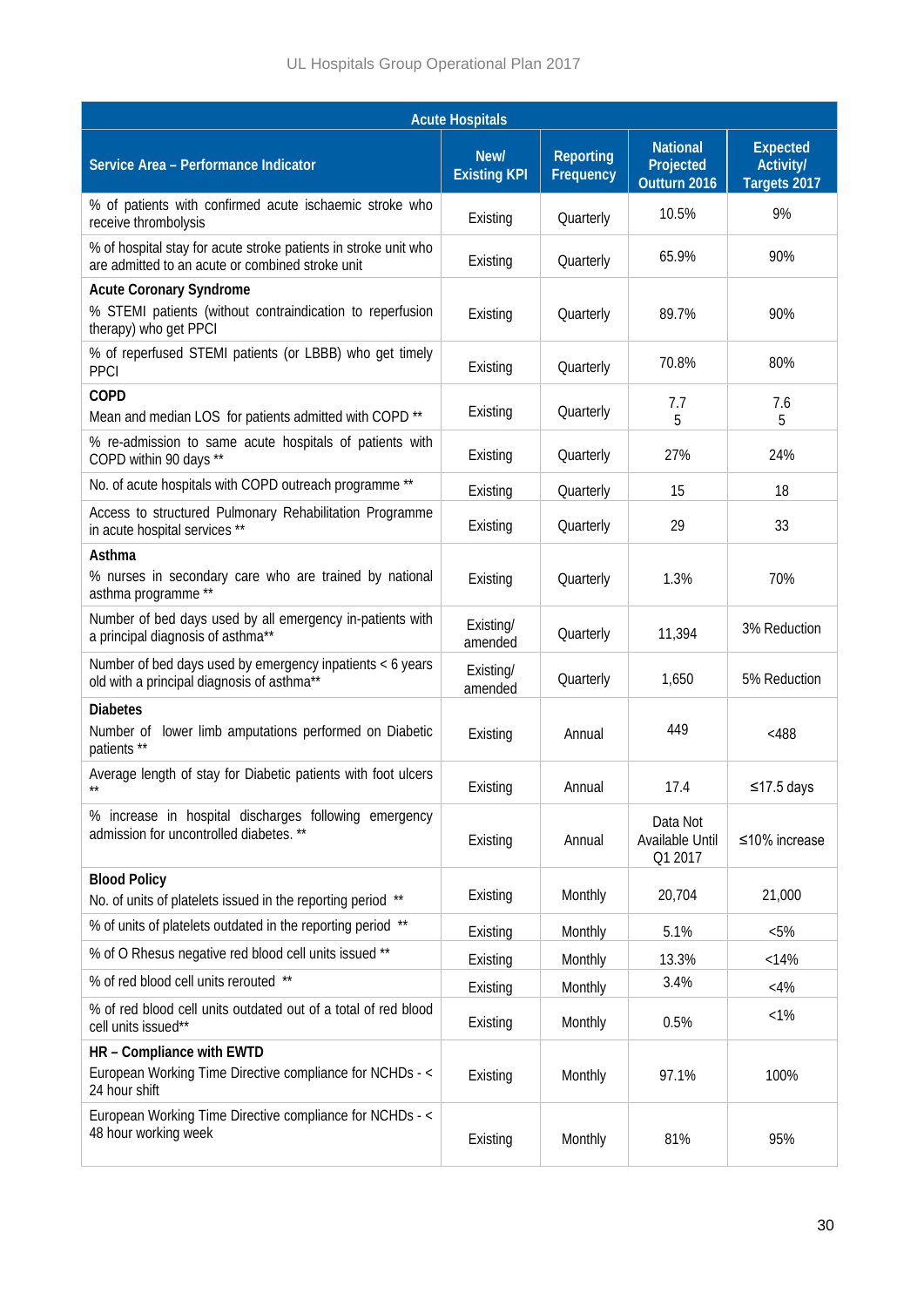| <b>Acute Hospitals</b>                                                                                                                                                                                                           |                             |                               |                                              |                                                     |  |  |  |
|----------------------------------------------------------------------------------------------------------------------------------------------------------------------------------------------------------------------------------|-----------------------------|-------------------------------|----------------------------------------------|-----------------------------------------------------|--|--|--|
| Service Area - Performance Indicator                                                                                                                                                                                             | New/<br><b>Existing KPI</b> | <b>Reporting</b><br>Frequency | <b>National</b><br>Projected<br>Outturn 2016 | <b>Expected</b><br><b>Activity/</b><br>Targets 2017 |  |  |  |
| <b>Symptomatic Breast Cancer Services</b><br>No. of patients triaged as urgent presenting to symptomatic<br>breast clinics                                                                                                       | Existing                    | Monthly                       | 19,502                                       | 18,000                                              |  |  |  |
| No. of non urgent attendances presenting to Symptomatic<br>Breast clinics **                                                                                                                                                     | Existing                    | Monthly                       | 23,266                                       | 24,000                                              |  |  |  |
| Number of attendances whose referrals were triaged as<br>urgent by the cancer centre and adhered to the HIQA<br>standard of two weeks for urgent referrals **                                                                    | Existing                    | Monthly                       | 17,348                                       | 17,100                                              |  |  |  |
| % of attendances whose referrals were triaged as urgent by<br>the cancer centre and adhered to the national standard of<br>two weeks for urgent referrals                                                                        | Existing                    | Monthly                       | 89%                                          | 95%                                                 |  |  |  |
| Number of attendances whose referrals were triaged as non-<br>urgent by the cancer centre and adhered to the HIQA<br>standard of 12 weeks for non-urgent referrals (No. offered an<br>appointment that falls within 12 weeks) ** | Existing                    | Monthly                       | 18,468                                       | 22,800                                              |  |  |  |
| % of attendances whose referrals were triaged as non-<br>urgent by the cancer centre and adhered to the national<br>standard of 12 weeks for non-urgent referrals (% offered an<br>appointment that falls within 12 weeks)       | Existing                    | Monthly                       | 79.4%                                        | 95%                                                 |  |  |  |
| Clinic Cancer detection rate: no. of new attendances to<br>clinic, triaged as urgent, which have a subsequent primary<br>diagnosis of breast cancer **                                                                           | Existing                    | Monthly                       | 1,841                                        | > 1,100                                             |  |  |  |
| Clinical detection rate: % of new attendances to clinic,<br>triaged as urgent, that have a subsequent primary diagnosis<br>of breast cancer                                                                                      | Existing                    | Monthly                       | 11%                                          | $>6\%$                                              |  |  |  |
| <b>Lung Cancers</b><br>Number of patients attending the rapid access lung clinic in<br>designated cancer centres                                                                                                                 | Existing                    | Monthly                       | 3,372                                        | 3,300                                               |  |  |  |
| Number of patients attending lung rapid clinics who attended<br>or were offered an appointment within 10 working days of<br>receipt of referral in designated cancer centres **                                                  | Existing                    | Monthly                       | 2,796                                        | 3,135                                               |  |  |  |
| % of patients attending lung rapid clinics who attended or<br>were offered an appointment within 10 working days of<br>receipt of referral in designated cancer centres                                                          | Existing                    | Monthly                       | 81.2%                                        | 95%                                                 |  |  |  |
| Clinic Cancer detection rate: Number of new attendances to<br>clinic, triaged as urgent, that have a subsequent primary<br>diagnosis of lung cancer **                                                                           | Existing                    | Monthly                       | 1,030                                        | > 825                                               |  |  |  |
| Clinical detection rate: % of new attendances to clinic,<br>triaged as urgent, that have a subsequent primary diagnosis<br>of lung cancer                                                                                        | Existing                    | Monthly                       | 32.4%                                        | >25%                                                |  |  |  |
| <b>Prostate Cancer</b><br>Number of patients attending the rapid access prostate clinic<br>in cancer centres                                                                                                                     | Existing                    | Monthly                       | 2,626                                        | 2,600                                               |  |  |  |
| Number of patients attending prostate rapid clinics who<br>attended or were offered an appointment within 20 working<br>days of receipt of referral in the cancer centres **                                                     | Existing                    | Monthly                       | 1,366                                        | 2,340                                               |  |  |  |
| % of patients attending prostate rapid clinics who attended<br>or were offered an appointment within 20 working days of                                                                                                          | Existing                    | Monthly                       | 52%                                          | 90%                                                 |  |  |  |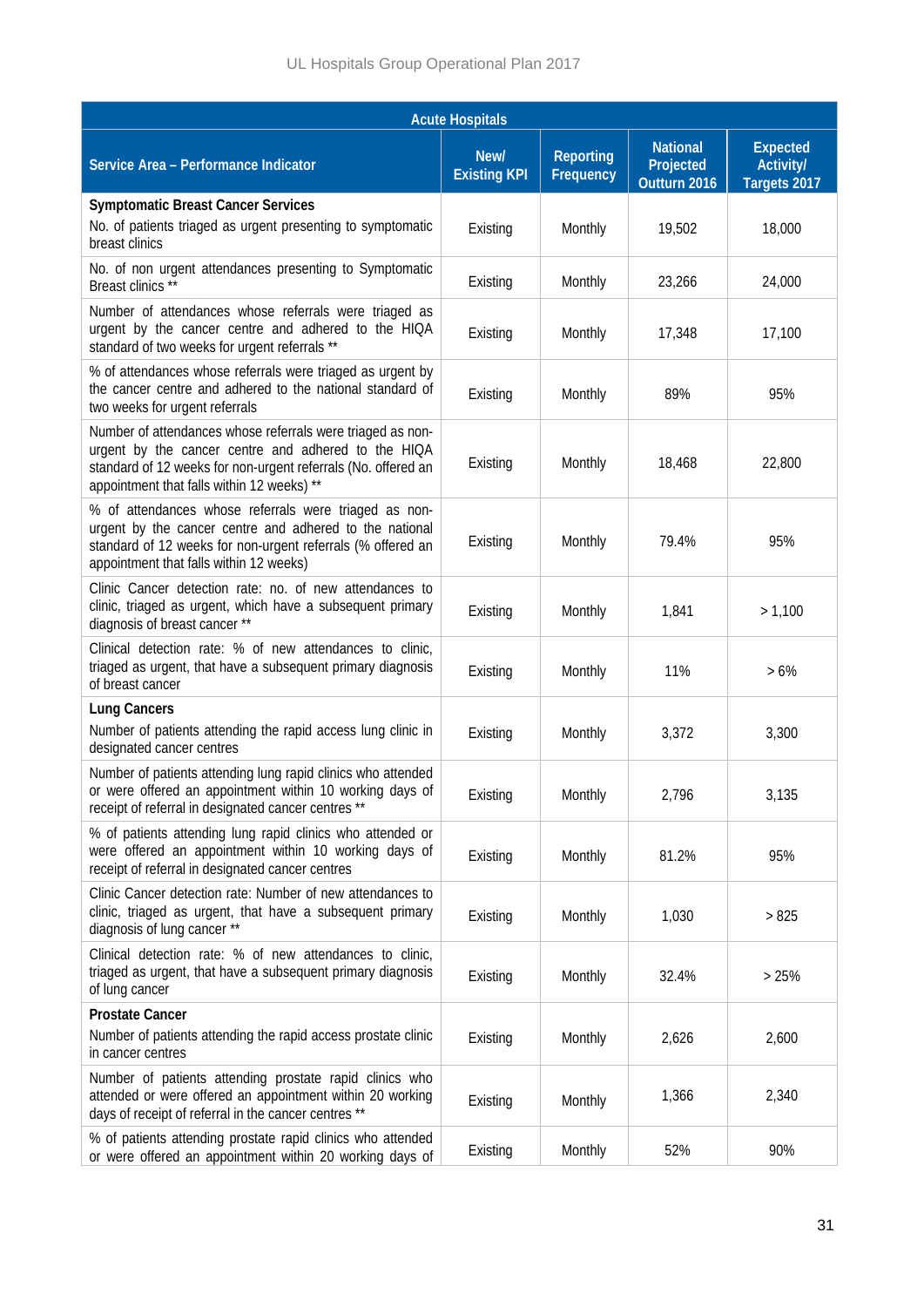| <b>Acute Hospitals</b>                                                                                                                                                                                             |                             |                               |                                              |                                                     |  |  |  |
|--------------------------------------------------------------------------------------------------------------------------------------------------------------------------------------------------------------------|-----------------------------|-------------------------------|----------------------------------------------|-----------------------------------------------------|--|--|--|
| Service Area - Performance Indicator                                                                                                                                                                               | New/<br><b>Existing KPI</b> | <b>Reporting</b><br>Frequency | <b>National</b><br>Projected<br>Outturn 2016 | <b>Expected</b><br><b>Activity/</b><br>Targets 2017 |  |  |  |
| receipt of referral in the cancer centres                                                                                                                                                                          |                             |                               |                                              |                                                     |  |  |  |
| Clinic Cancer detection rate: Number of new attendances to<br>clinic that have a subsequent primary diagnosis of prostate<br>cancer **                                                                             | Existing<br>Monthly         |                               | 1.058                                        | >780                                                |  |  |  |
| Clinical detection rate: % of new attendances to clinic,<br>triaged as urgent, that have a subsequent primary diagnosis<br>of prostate cancer                                                                      | Monthly<br>Existing         |                               | 41.5%                                        | $>30\%$                                             |  |  |  |
| Radiotherapy                                                                                                                                                                                                       |                             |                               |                                              |                                                     |  |  |  |
| No. of patients who completed radical radiotherapy<br>treatment (palliative care patients not included) **                                                                                                         | Existing                    | Monthly                       | 5,088                                        | 4,900                                               |  |  |  |
| No. of patients undergoing radical radiotherapy treatment<br>who commenced treatment within 15 working days of being<br>deemed ready to treat by the radiation oncologist (palliative<br>care **                   | Existing                    | Monthly                       | 4,394                                        | 4,410                                               |  |  |  |
| % of patients undergoing radical radiotherapy treatment who<br>commenced treatment within 15 working days of being<br>deemed ready to treat by the radiation oncologist (palliative<br>care patients not included) | Existing                    | Monthly                       | 86.4%                                        | 90%                                                 |  |  |  |

*\*\* KPIs included in Divisional Operational Plan only* 

*∞Discharge Activity is based on Activity Based Funding (ABF) and weighted unit (WU) activity supplied by HPO. Dialysis treatments in Acute Hospitals are included in same..* 

*These indicators are dependent upon the type and volume of services being provided and the underlying level of demand. We commit to continually improving our performance and many targets are set to stretch achievement therefore there may be a performance trajectory to full compliance. (footnote as per NSP 2017)*